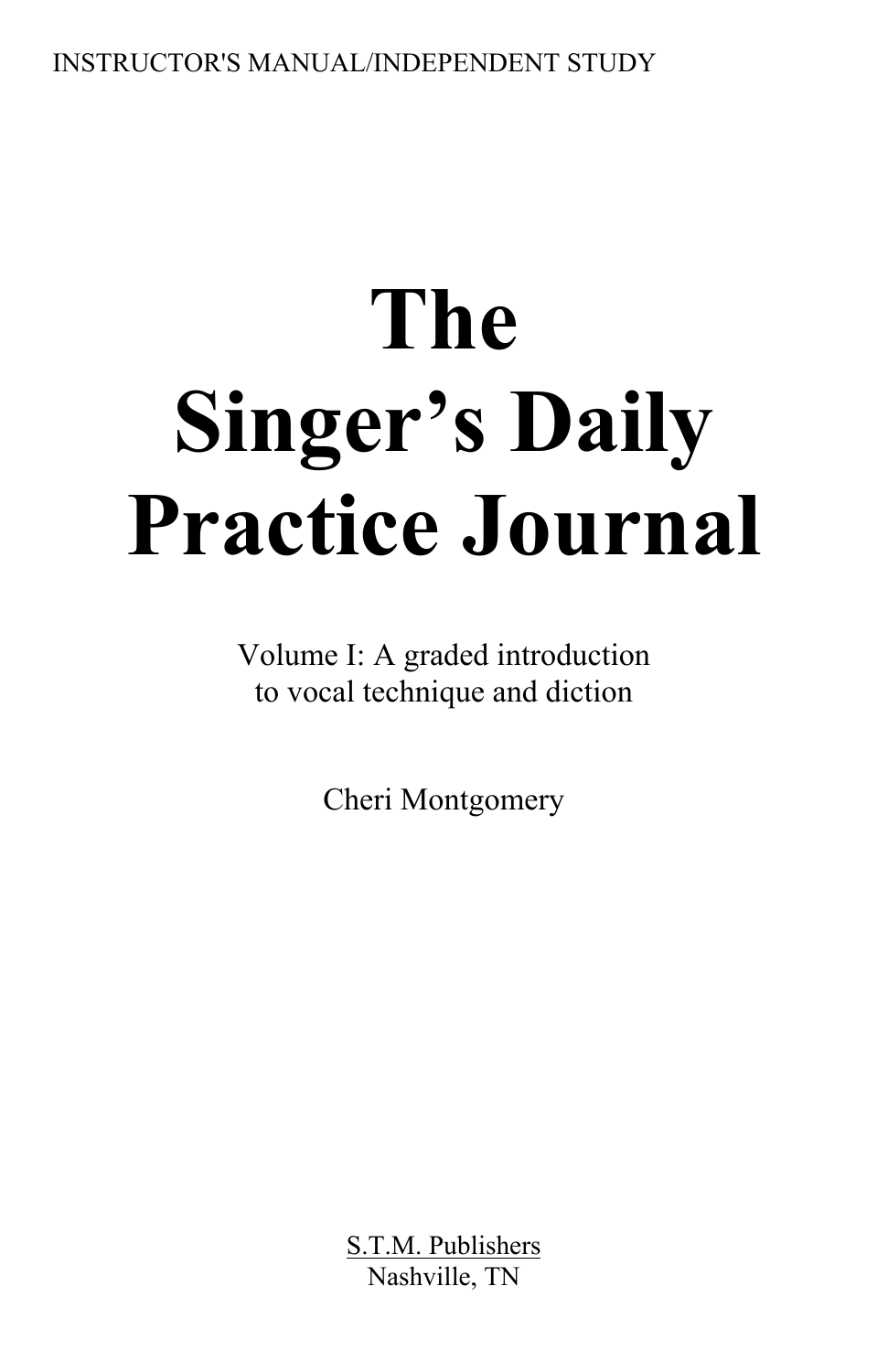#### *Preface*

Students would benefit from daily lessons in the first year of study. There are many skills to be acquired at once and much of the information must be tailored to match the student's unique ability. This planner provides general information about the singing process and includes daily written assignments. The goal is to keep the singer thinking about their lessons throughout the week and to give the instructor an additional way of assessing the student's level of commitment. A sample voice syllabus and gradebook are available on the instructor's page at www.stmpublishers.com.

The International Phonetic Alphabet (IPA) gives the teacher a means of communicating precise sounds for vocal exercises and literature assignments. The vocal apparatus is uniquely structured for language. The sounds of language are uniquely suited for the vocal instrument. Consonants and vowels help us understand the function of the voice. They are useful for training, building, and refining the voice. Vocal concepts in this text are discussed using the IPA. The symbols selected represent an elegant manner of pronunciation as recommended by Madeleine Marshall, author of The Singer's Manual of English Diction. Space is provided beneath the IPA for students to supply the English translation. This approach gives students the opportunity to hear proper English and to complete a daily written assignment. The answer key can be used to flip the daily exercise into a vowel transcription test. The answer key is replaced with daily assessment pages in the student manual.

All three volumes in this series combine textbook, workbook, and journal in one resource for voice students. The exercises, written in the treble clef, are to be transposed an octave lower for the male voice. Each section of the 15-week journal begins with manuscript paper for recording weekly lesson notes, exercises, and assignments. A check-list of vocal concepts is included. This gives the teacher the ability to direct students to the precise concept (with lesson and page number) that requires attention for the week. The following page provides space for the student to record progress and log daily practice times.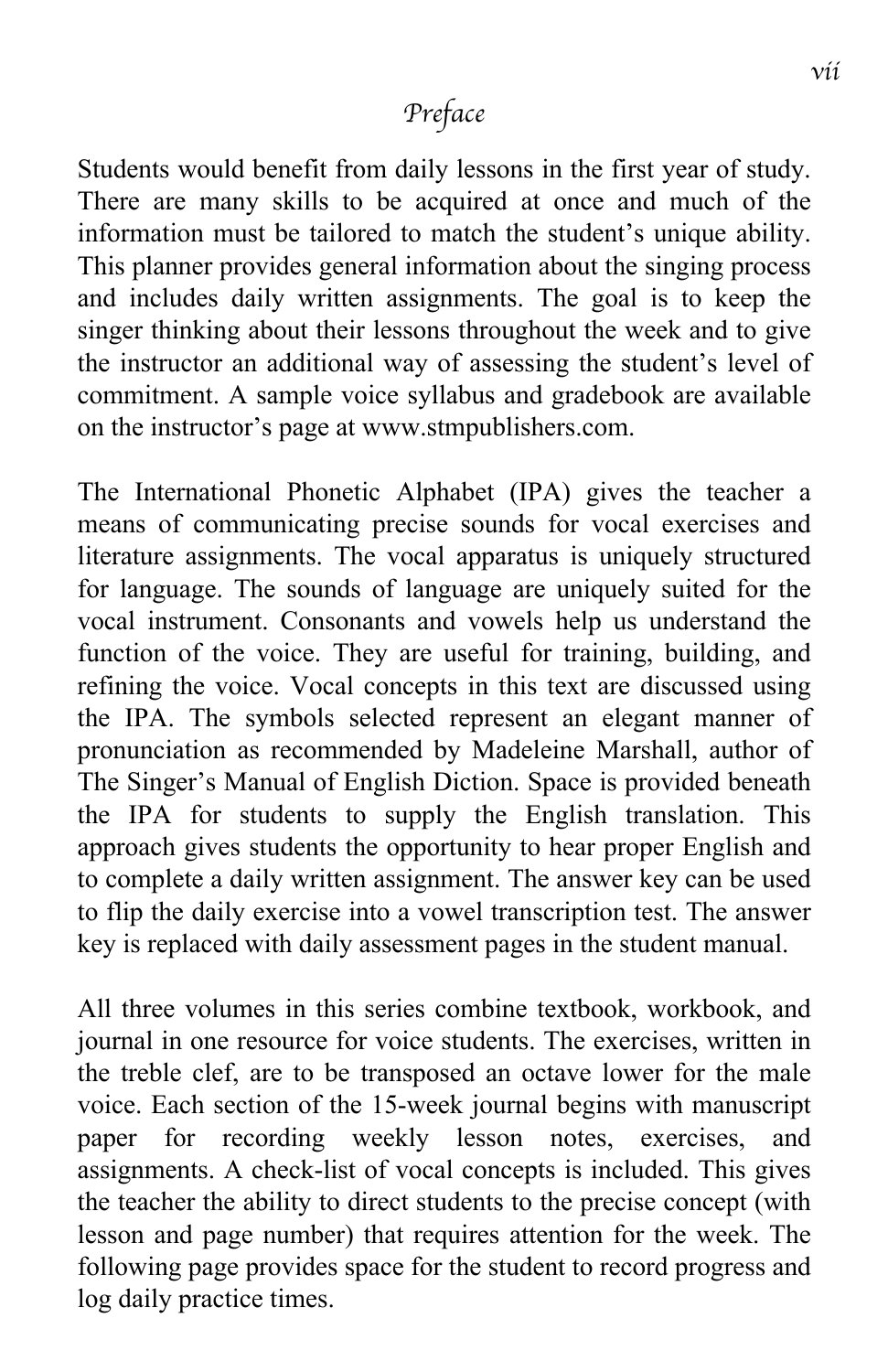#### *Preface (continued)*

*The Singers Daily Practice Journal* prepares the student for English, Italian, German, French, and Latin repertoire assignments by providing a graded introduction to phonetic transcription, phonetic reading, and classical singing technique.

An abbreviated version of the pedagogy within this text is published in the *Journal of Singing*, Jan./Feb. 2018 issue: *The Voice and Diction Connection, A Diction Instructor's Approach to Voice Pedagogy* by Cheri Montgomery.

CM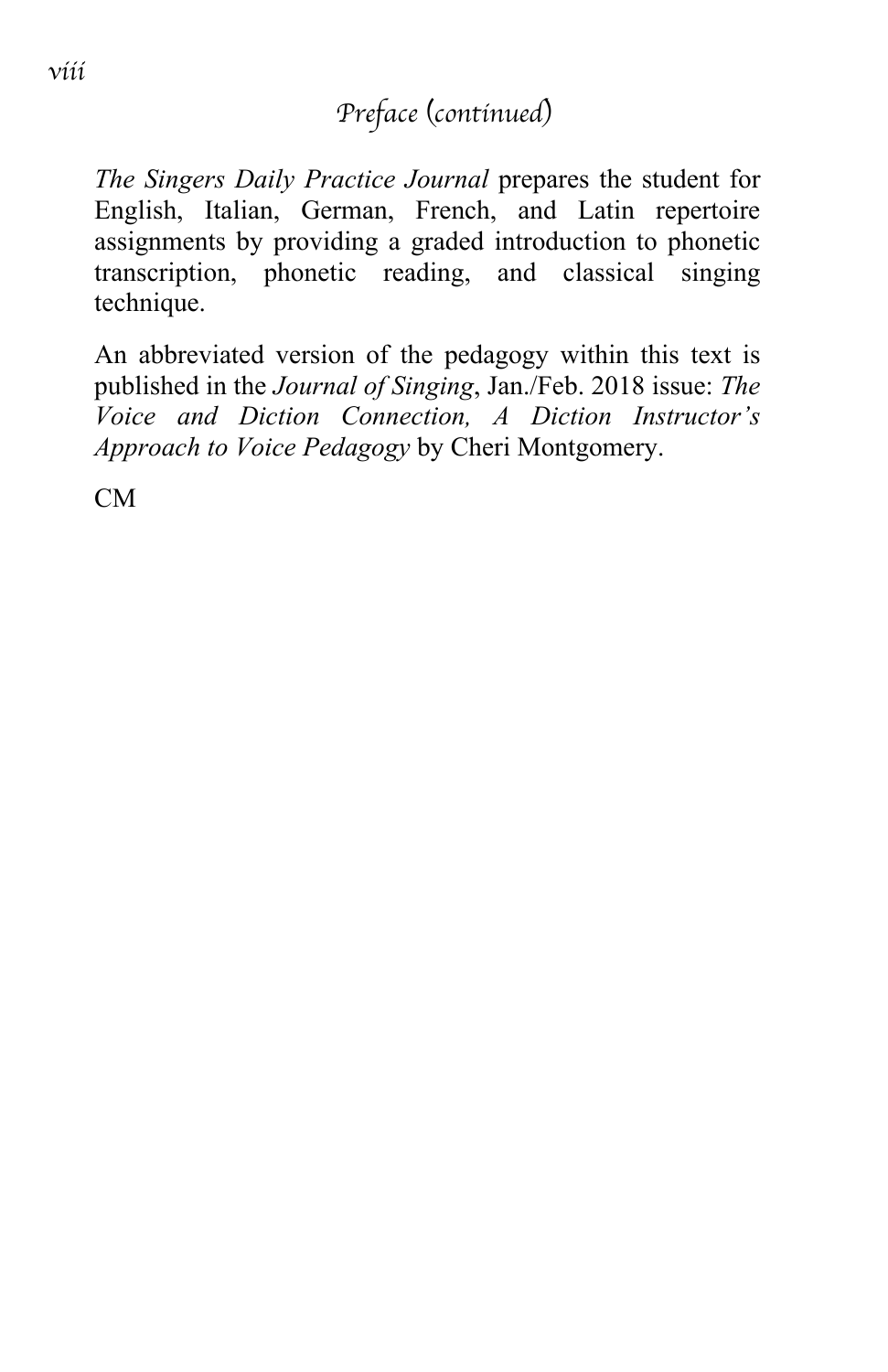# *Table of Contents*

| <b>Topics Covered</b>                            | Page           |
|--------------------------------------------------|----------------|
| <b>English Transcription: Week 1</b>             | 1              |
| Day 1: Introduction to the IPA                   | $\overline{4}$ |
| Day 2: English Front Vowels                      | 5              |
| Day 3: English Back Vowels                       | 6              |
| Day 4: English Central Vowels                    | $\overline{7}$ |
| Day 5: English Consonants – Fricatives           | 8              |
| Day 6: English Consonants - Affricates,          | 9              |
| Glides, and Nasal [ŋ]                            |                |
| <b>English Transcription: Week 2</b>             | 11             |
| Day 1: Transcription of English "r"              | 14             |
| Day 2: English Diphthongs                        | 15             |
| Day 3: Vowel Replacement of "r"                  | 16             |
| Day 4: Polysyllabic Words                        | 17             |
| Day 5: Review of English Transcription Rules     | 18             |
| Day 6: Phonetic Reading of English Text          | 19             |
| Postural Alignment: Week 3                       | 21             |
| Day 1: Exploring Upright, Expansive Posture      | 24             |
| Day 2: Imagery                                   | 26             |
| Day 3: Releasing Interfering Muscular Tension    | 28             |
| Day 4: Diction Diagnostic                        | 30             |
| Day 5: Low Expansion for the Breath              | 32             |
| Day 6: Efficient Use of the Air                  | 34             |
| Lip Trills and $[\eta]$ : Week 4                 | 37             |
| Day 1: Exploring Vibrato - Lip Trills            | 40             |
| Day 2: Lip and Tongue Trill Exercises            | 42             |
| Day 3: Identifying Interfering Muscular Movement | 44             |
| Day 4: Remedies                                  | 46             |
| Day 5: Exploring Legato                          | 48             |
| Day 6: Incorporating Vibrato                     | 50             |
| Pharyngeal Space and the Breath: Week 5          | 53             |
| Day 1: Exploring Pharyngeal Space - [i]          | 56             |
| Day 2: Onsets and Legato $-[j]$                  | 58             |
| Day 3: Sensory Awareness                         | 60             |
| Day 4: Consonant Voicing and the Fricatives      | 62             |
| Day 5: Breath Support                            | 64             |
| Day 6: Breath Control                            | 66             |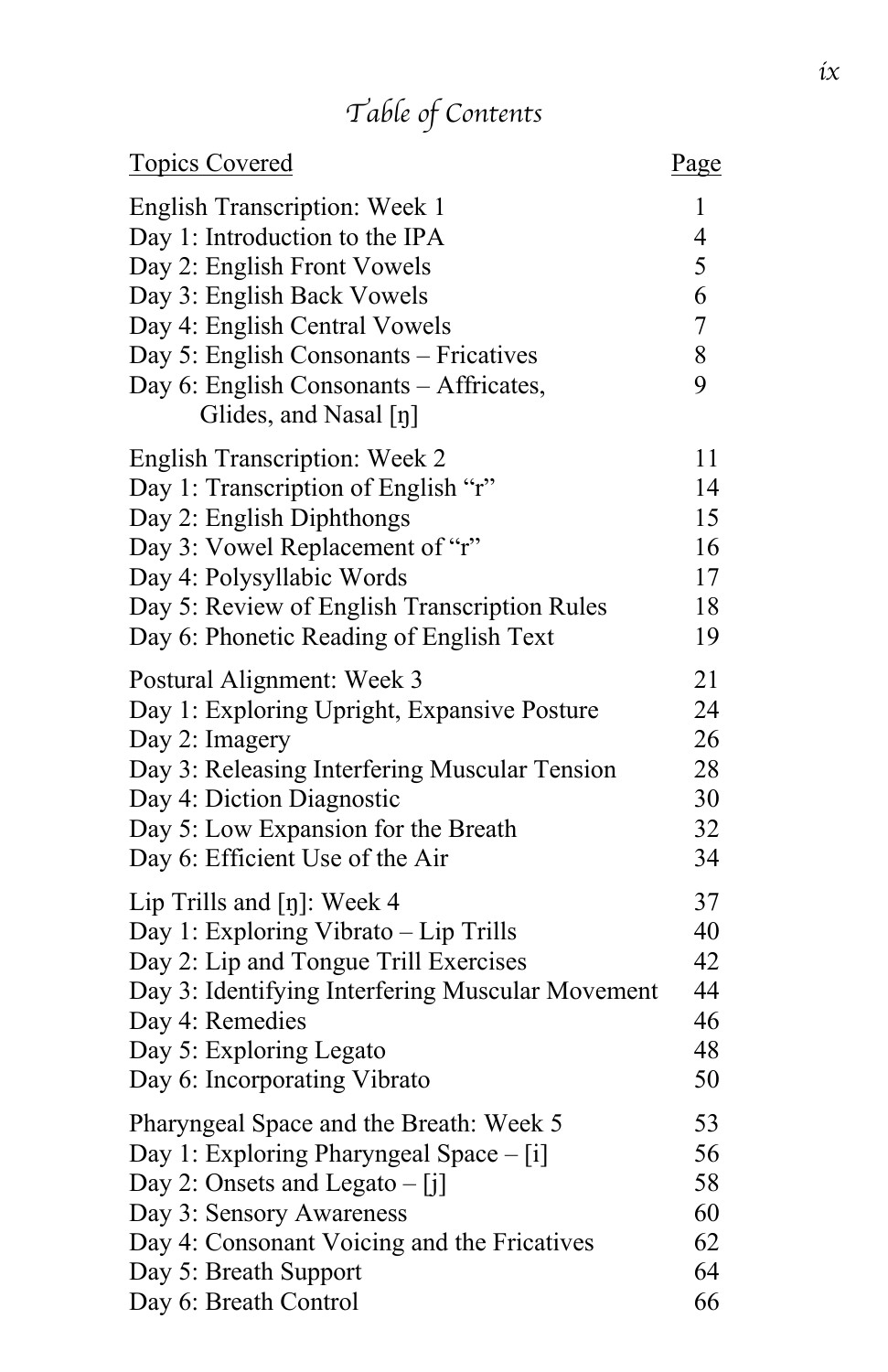# *Table of Contents*

| <b>Topics Covered</b>                                | Page |
|------------------------------------------------------|------|
| Projection and Vibrato: Week 6                       | 69   |
| Day 1: Exploring Projection of the Tone $-[u]$       | 72   |
| Day 2: Onsets and Legato Connection $-[w]$           | 74   |
| Day 3: Vibrato                                       | 76   |
| Day 4: Head Voice Vibrato                            | 78   |
| Day 5: Support Vibrato                               | 80   |
| Day 6: Equalizing the Scale                          | 82   |
| Exploring Palatal Resonance: Week 7                  | 85   |
| Day 1: Exploring Palatal Resonance $-[a]$            | 88   |
| Day 2: Exploring Palatal Resonance $-[x]$            | 90   |
| Day 3: Exploring Palatal Resonance – [a]             | 92   |
| Day 4: Exploring Resonance                           | 94   |
| Day 5: Discovering Chiaroscuro                       | 96   |
| Day 6: Choral Singing vs Solo Singing                | 98   |
| Exploring the Secondary Vowels: Week 8               | 101  |
| Day 1: Exploring Pharyngeal Space - Front Vowels     | 104  |
| Day 2: Exploring Projection - Back Vowels            | 106  |
| Day 3: Exploring Palatal Resonance $-$ [ $\Lambda$ ] | 108  |
| Day 4: Optimizing [3]                                | 110  |
| Day 5: Exploring Chiaroscuro - [y] and [Y]           | 112  |
| Day 6: Exploring Chiaroscuro – [ø] and [œ]           | 114  |
| <b>Consonant Articulation: Week 9</b>                | 117  |
| Day 1: Energizing the Diction                        | 120  |
| Day 2: Avoiding Consonant Entanglements              | 122  |
| Day 3: Exploring Alternate Formations                | 124  |
| Day 4: Consonant Parameters to Exclude               | 126  |
| Day 5: Consonant Parameters to Explore               | 128  |
| Day 6: Final Consonants and Consonant Clusters       | 130  |
| Musicianship and Performance: Week 10                | 133  |
| Day 1: Vowel Equalization                            | 136  |
| Day 2: Exploring Range and Flexibility               | 138  |
| Day 3: Discovering Artistry                          | 140  |
| Day 4: Dynamic Control                               | 142  |
| Day 5: Stage Deportment                              | 144  |
| Day 6: Vocal Health                                  | 146  |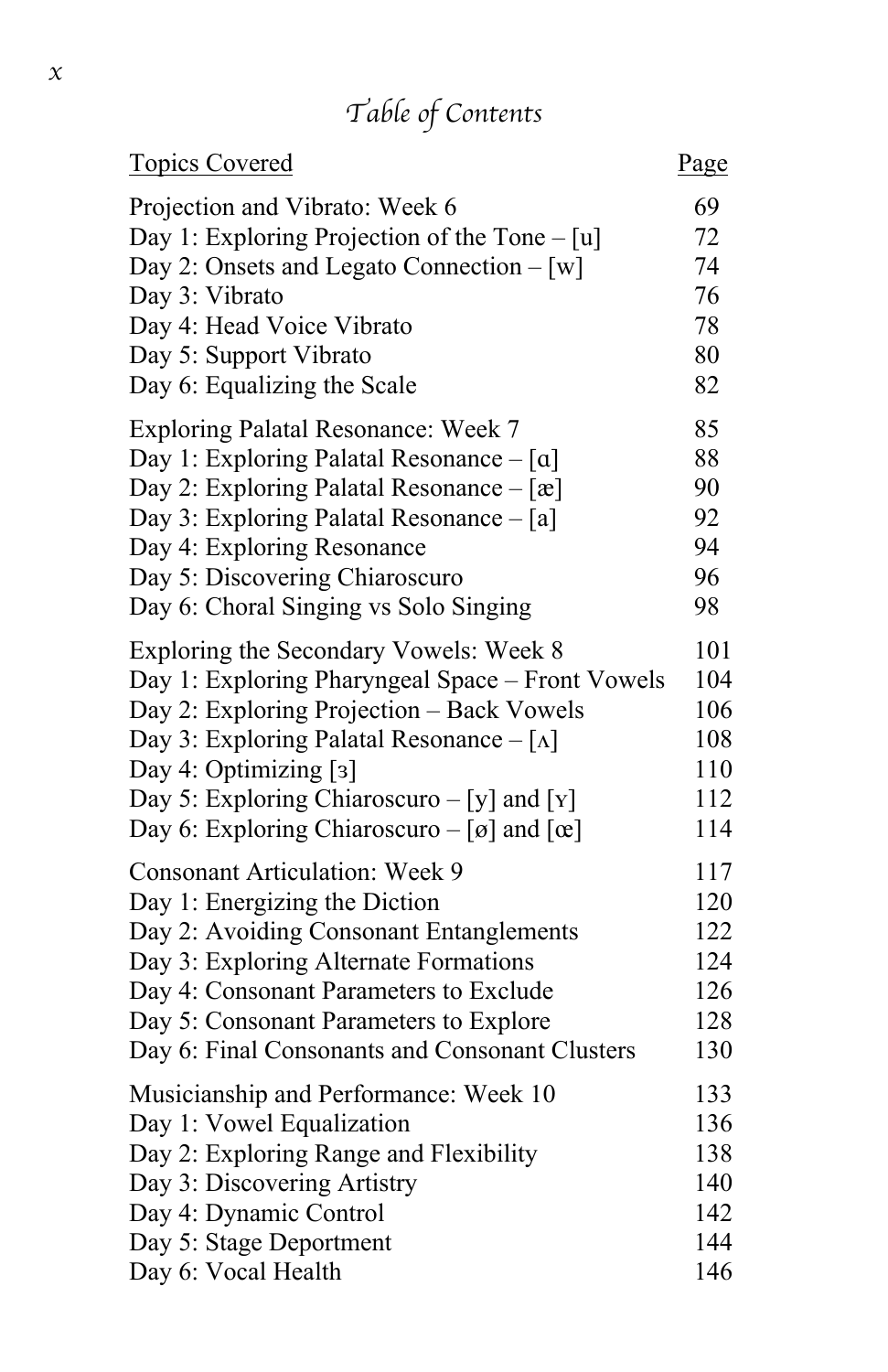# *Table of Contents*

| <b>Topics Covered</b>                                     | Page |
|-----------------------------------------------------------|------|
| <b>Articulatory Phonetics: Week 11</b>                    | 149  |
| Day 1: Vowel Terms                                        | 152  |
| Day 2: Consonant Terms                                    | 153  |
| Day 3: Vowel Quiz                                         | 154  |
| Day 4: Consonant Quiz                                     | 155  |
| Day 5: Singing Quiz – Vowels                              | 156  |
| Day 6: Singing Quiz – Consonants                          | 157  |
| Italian Diction: Week 12                                  | 159  |
| Day 1: Introduction to Italian Diction                    | 162  |
| Day 2: Italian [i] and [a]                                | 163  |
| Day 3: Italian [e] and $[\epsilon]$                       | 164  |
| Day 4: Italian [u] and Double Consonants                  | 165  |
| Day 5: Italian $\lceil o \rceil$ and $\lceil o \rceil$    | 166  |
| Day 6: Italian Double Consonants - Stops                  | 167  |
| German Diction: Week 13                                   | 169  |
| Day 1: Introduction to German Diction                     | 172  |
| Day 2: Closed Vowels and Dark [a]                         | 173  |
| Day 3: Open Vowels and Bright [a]                         | 174  |
| Day 4: Double Consonants                                  | 175  |
| Day 5: Mixed Vowels                                       | 176  |
| Day 6: Diphthongs, Ich-Laut, Ach-Laut                     | 177  |
| French Diction: Week 14                                   | 179  |
| Day 1: Introduction to French Diction                     | 182  |
| Day 2: Dentals, Plosives, [i], [e], [a], and [w]          | 183  |
| Day 3: The [j] Glide, $[\varepsilon]$ and $[\varepsilon]$ | 184  |
| Day 4: The Back Vowels, $[a]$ , $[0]$ , $[3]$ , and $[n]$ | 185  |
| Day 5: The [y] Glide and [y]                              | 186  |
| Day 6: The Schwa [ə], $[\emptyset]$ , and $[\emptyset]$   | 187  |
| French, Latin, and English Diction: Week 15               | 189  |
| Day 1: Nasals $[\tilde{\alpha}]$ and $[\tilde{\delta}]$   | 192  |
| Day 2: Nasals $[\tilde{\epsilon}]$ and $[\tilde{\alpha}]$ | 193  |
| Day 3: Introduction to Latin Diction                      | 194  |
| Day 4: Vowels: $[\varepsilon]$ and $[\circ]$              | 195  |
| Day 5: Vowels: [i], [u] and $[a]$                         | 196  |
| Day 6: English - Linking within the Phrase                | 197  |
| Daily Warm-ups                                            | 200  |
| Bibliography                                              | 206  |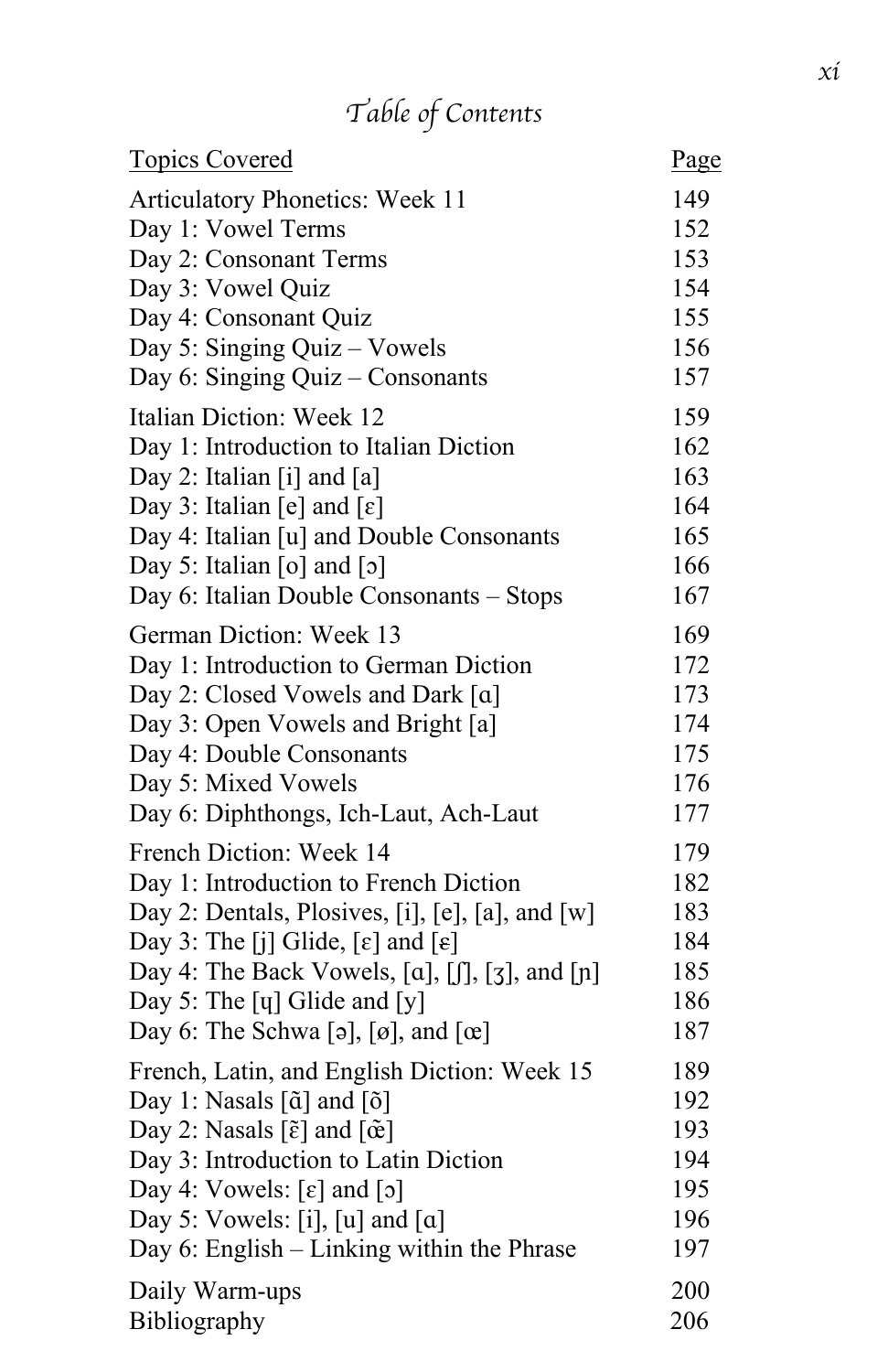# *English Transcription: Week 1*

- Day 1: Introduction to the IPA
- Day 2: English Front Vowels
- Day 3: English Back Vowels
- Day 4: English Central Vowels
- Day 5: English Consonants Fricatives
- Day 6: English Consonants Affricates, [j] Glide, and Nasal [ŋ]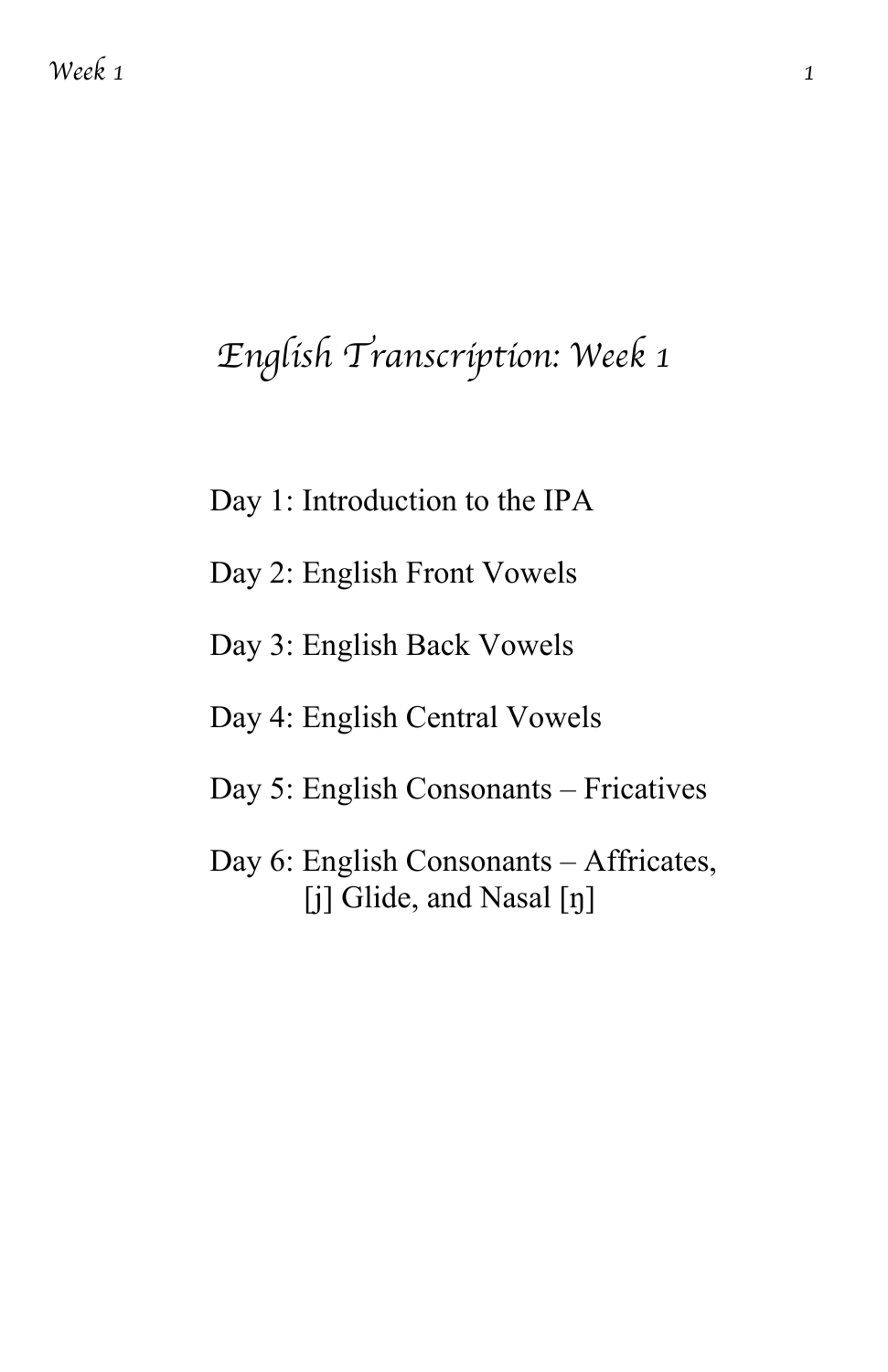#### *Lesson Notes, Date:*

==========================================

==========================================

# *Checklist of Concepts to Review*

p: 48, 58, 74, 138, 140 **WARM-UPS**\_\_\_

Breath Control Postural Alignment Breathy Tone Breath Support **RANGE** Faulty Formation p: 62, 64 Range\_\_\_ p. 110, 126 Breath Expansion p: 80, 90, 138 Faulty Movement p: 32, 34 **TONE** p. 44, 46 **DICTION** Chiaroscuro Faulty Onset Articulation p: 96, 112, 114 p: 58, 74, 126 p: 120, 122, 124, 130 Lip Trills\_\_\_ Jaw Tension\_\_\_ p: 56, 104 Palatal Resonance Nasal Tone Back Vowels p: 88, 90, 92, 108 p: 110, 126 p: 72, 106 Pharyngeal Space Pressed Tone Central Vowels\_\_\_ p: 56, 58, 92, 104, 108 p: 34, 40, 42, 82 p: 88, 90, 92, 108, 110 Projection\_\_\_ Spread Tone\_\_\_ Mixed Vowels p: 72, 74, 92, 106 p: 56, 60, 72, 110 p: 112, 114 Register Tension **FLEXIBILITY** p: 42, 82 p: 28, 30, 44, 46, 60 p: 108, 138 p: 92, 94, 96, 108, 136 p: 110, 126 **MUSICIANSHIP** Sensory Awareness\_\_\_ **OTHER** Artistry p: 60, 126 Choral Singing p: 140 Vibrato\_\_\_ p: 98 Dynamics p: 40, 42; 50, 76, 78, 80 Stage Deportment p: 142 Vowel Equalization\_\_\_ p: 144 Legato  $p: 78, 94, 136$  Vocal health p: 200-204

#### **BREATH POSTURE WARNINGS**

p: 34, 62, 66 p: 24, 26 p: 34, 76, 112, 124, 126 Front Vowels p: 40, 42 p: 30, 110, 120, 122, 124 Flexibility Resonance Tongue Impeded Tone p: 146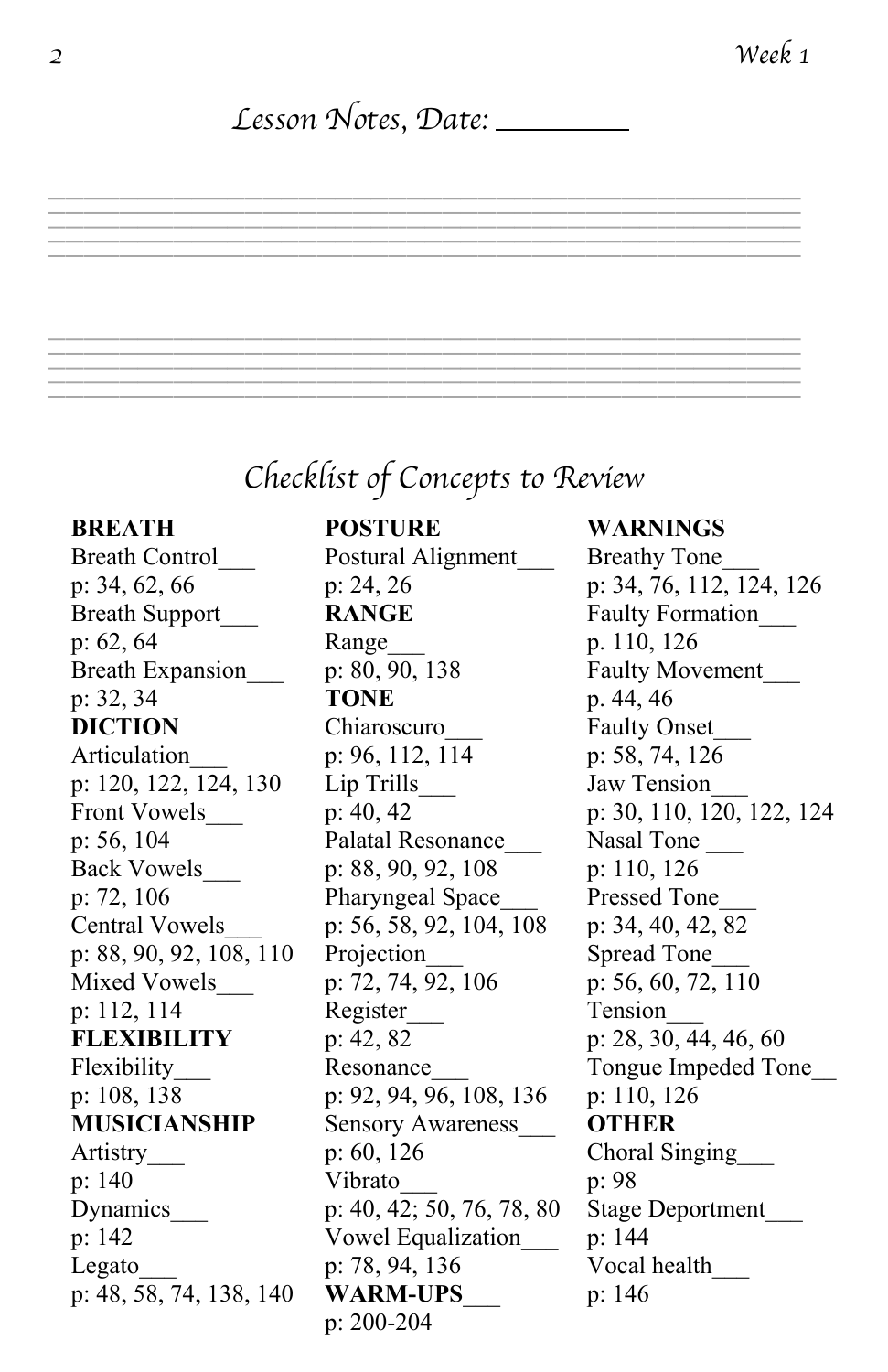*Daily Notes and Practice Times Day 1 Practice Time:*  $=\frac{1}{2}$ *Day 2 Practice Time:* ========================================== *Day 3 Practice Time:* ========================================== *Day 4 Practice Time:* ========================================== *Day 5 Practice Time:* ========================================== *Day 6 Practice Time:* ==========================================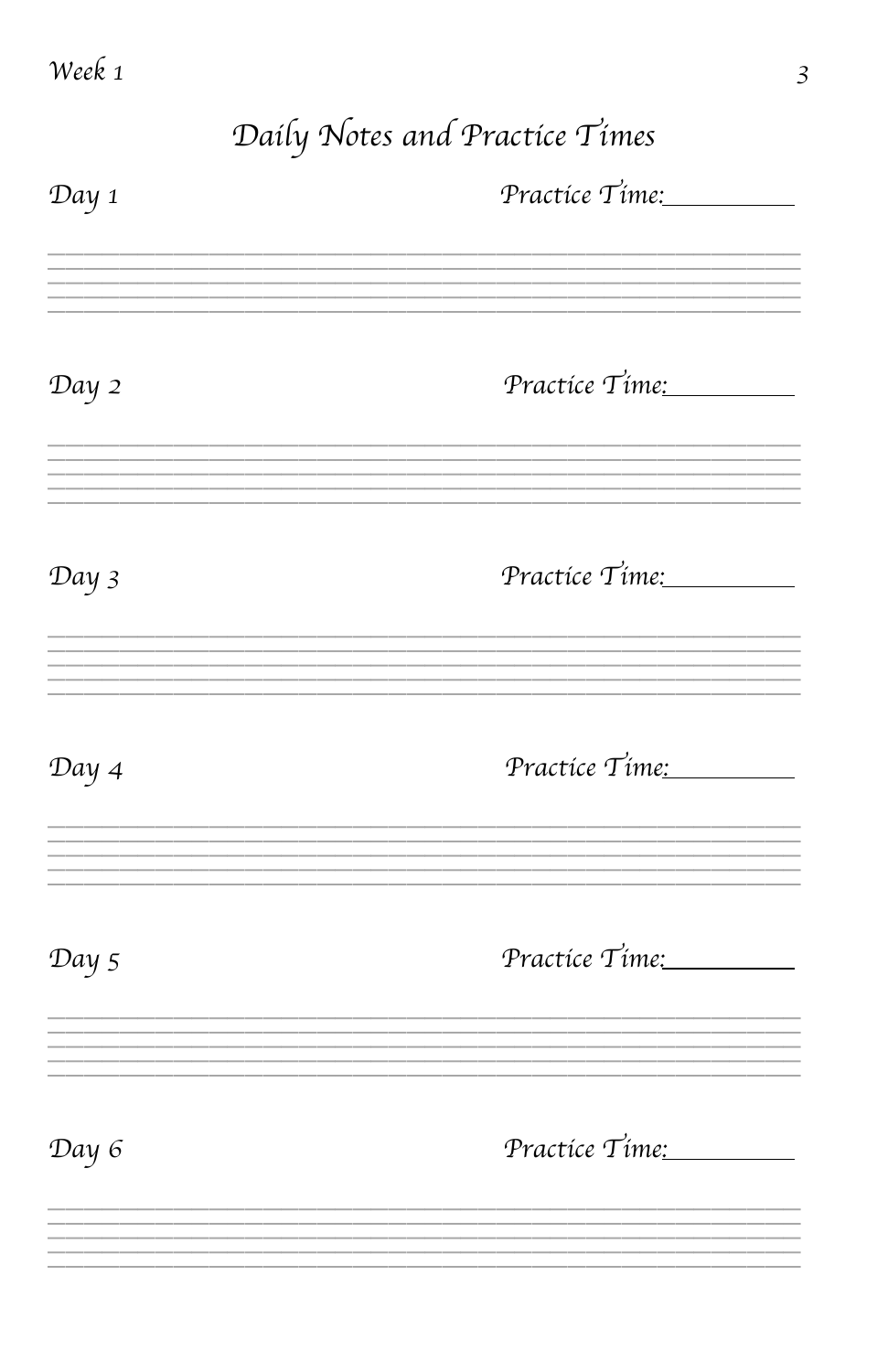#### *The International Phonetic Alphabet The International Phonetic Alphabet*

The IPA was established by the International Phonetic Association around 1888. Each symbol stands for one sound. Brackets enclose the symbols of a word or phrase. Precise pronunciation of each symbol must be defined within the respective language. Vowel and consonant terms are defined on pages 152 and 153.

#### *English Transcription*

Silent vowels are not transcribed. A final *e* is often silent in English. For example, the four-letter word *love* [lʌv] is transcribed with three symbols to represent the three sounds that are actually pronounced. Single vowels may have more than one sound. The *i* of *like* [lɑːɪk] is transcribed with two symbols to represent the two sounds pronounced. Sometimes a vowel cluster makes one sound as in the word *tree* [tɹi]. Silent consonants are not transcribed. The *l* of *could*  [kʊd] is silent. Double consonants are represented with a single symbol as in the word *call* [kɔl]. Some consonants have phonetic changes. Pronunciation depends on the consonant's position within the word. For example, a final *s* is [z] when proceeded by a voiced consonant: *waves* [wɛːɪvz]. A final *d* is [t] when proceeded by a voiceless consonant: *looked* [lʊkt].

Here is a list of IPA symbols with common English spellings:

| [a]: a, o                                                | [h]: h                                                         | [0]: o                                                 | $[u]$ : 00, 0u, u, ew               |
|----------------------------------------------------------|----------------------------------------------------------------|--------------------------------------------------------|-------------------------------------|
| $[\mathbf{\alpha}]\colon a$                              |                                                                | [i]: ee, ea, ie [ɔ]: al, aw, or, au, ou [v]: oo, ou, u |                                     |
| [b]: b                                                   | [I]: <i>i</i> , <i>ie</i> , <i>ui</i> , <i>y</i> [p]: <i>p</i> |                                                        | $\lceil \Lambda \rceil$ : 0, u, ou  |
| $\lbrack d \rbrack$ : d, t                               | [i]: $y$ [I] and [r]: r                                        |                                                        | [v]: v                              |
| $[\varepsilon]$ : e, ea, ie, ai [k]: c, ck, qu [s]: c, s |                                                                |                                                        | [w]: $w$                            |
| [3]: vowel + r [ks]: $x$ [f]: sh, ch                     |                                                                |                                                        | [ $\Lambda$ ]: $wh$                 |
| $[f]: f, ph, gh \qquad [1]: l$                           |                                                                | [t]: t                                                 | $[z]$ : z, s                        |
| $[g]$ : g                                                | [m]: m                                                         | $\lceil \text{tf} \rceil$ : ch                         | $\overline{[3]}$ : z, s             |
| $[d3]$ : $g, j$                                          | [n]: n                                                         | $\lbrack \delta \rbrack$ : th                          | $\lceil \cdot \rceil$ : stress mark |
| [gz]: x                                                  | $[\eta]$ : <i>ng</i> , <i>nk</i>                               | $[\theta]$ : th                                        | [:]: $\log$ mark                    |

The schwa [ə] stands for an undefined sound in an unstressed syllable. It has many sounds in English. Pronunciation is based on spelling and duration of the note. For example, the *e* of *golden* is pronounced as an [I] sound when set on a short note. It is  $[\epsilon]$  when set on a sustained tone. The pronunciation of vowels in unstressed syllables is defined in this text according to the sustained pronunciation. Note: The sound of unstressed  $[\alpha]$  is often mixed with [ɪ] or [ʌ]: *fountain* [ˈfɑːʊntæn].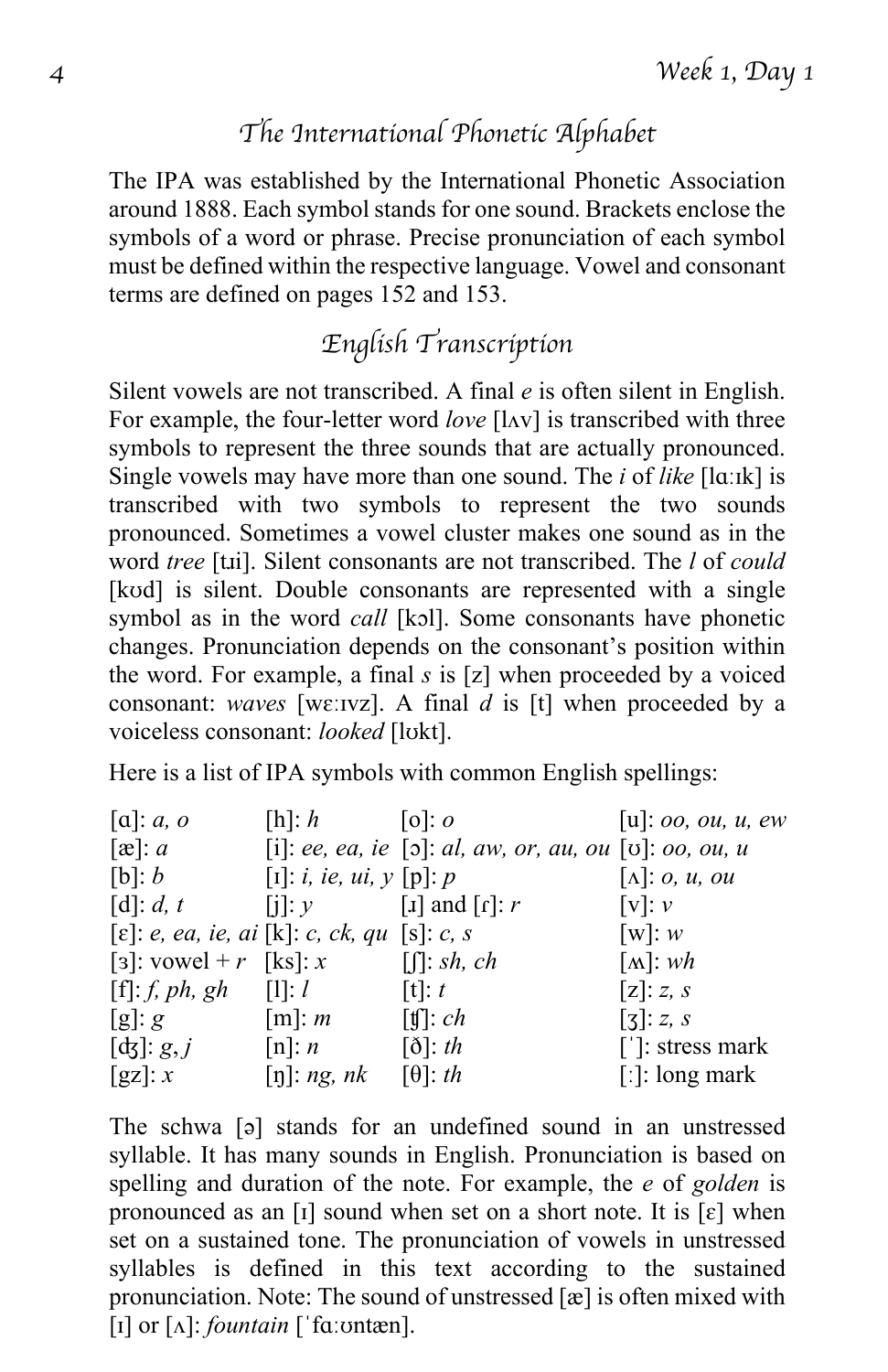#### *Week 1, Day 2 5*

# Provide IPA: 1. keys twelve picked weeps 2. fence kissed speaks quick 3. minced peaks elms knees 4. cleansed fixed queen guessed 5. limbs dwells his zeal 6. helped gives ceased debts Provide English Spelling: 1.  $[\text{els}]$  [pis] [bilt] [hens] 2. [sinz] [nekst] [ist] [klɪk] 3. [hɪmz] [sɪns] [kwɛst] [gis] Answer Key: 1. [kiz] [twelv] [pɪkt] [wips] 2. [fɛns] [kɪst] [spiks] [kwɪk] 3. [mɪnst] [piks] [ɛlmz] [niz] 4. [klɛnzd] [fikst] [kwin] [gɛst] 5.  $\lceil \text{lmz} \rceil$   $\lceil \text{dwelz} \rceil$   $\lceil \text{hiz} \rceil$   $\lceil \text{zil} \rceil$ 6. [hɛlpt] [gɪvz] [sist] [dɛts] 1. else peace built hence 2. scenes next east click 3. hymns since quest geese IPA | English | Transcription | Rules  $[i]$  sea | [si] *e, ee, ea, ie, eo* spellings [ɪ] fit [fɪt] *i, ie, ui, y* spellings [ɛ] bells [bɛlz] *e, ea, ie, ai* spellings  $[s]$  scent  $\left[$  sent  $c$  + front vowel  $[k]$  clear  $[k]$  [kl<sub>I</sub>: $\Lambda$ ]  $c +$  back vowel or consonant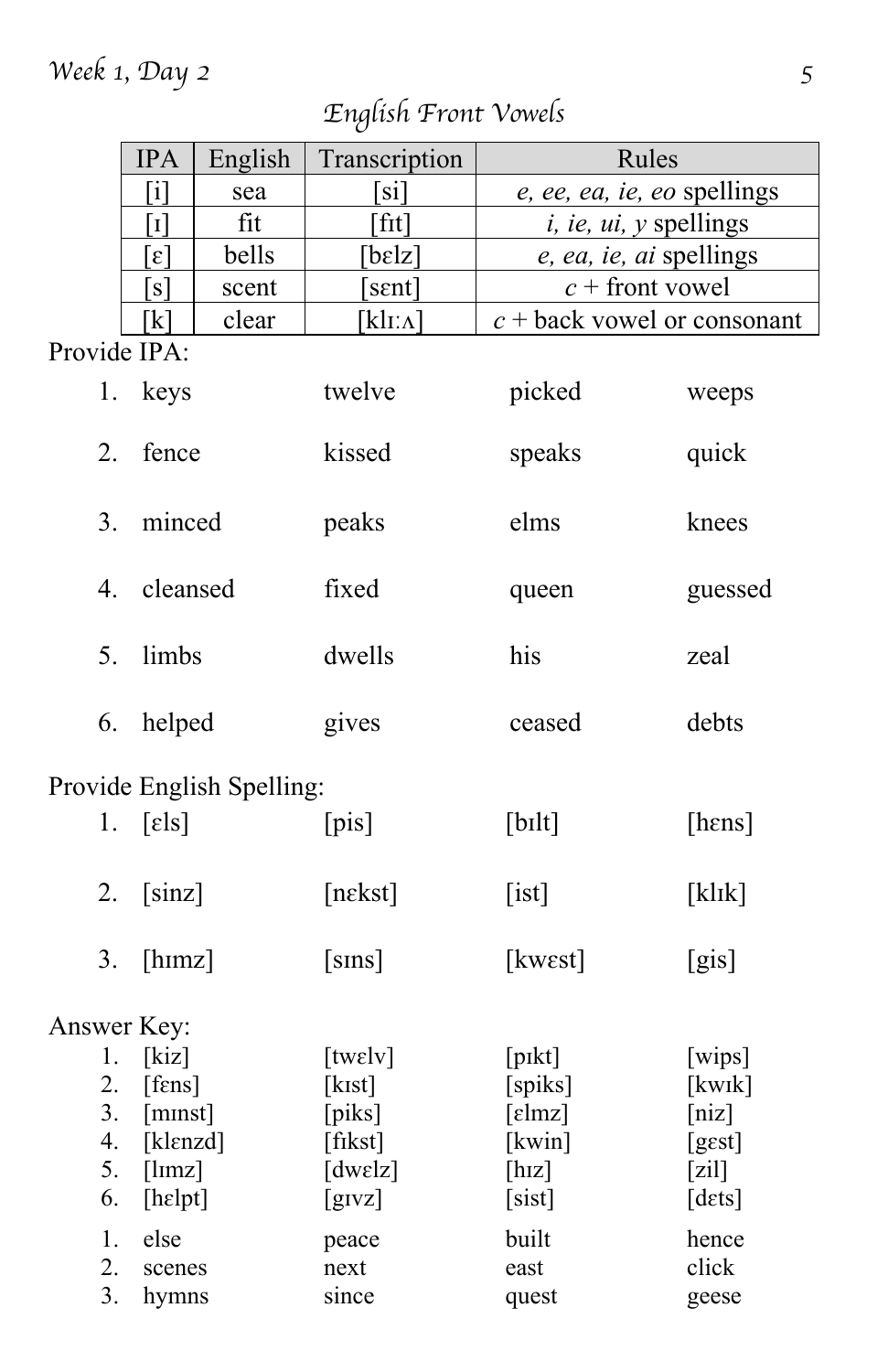# *Correct vs Incorrect Postural Alignment*

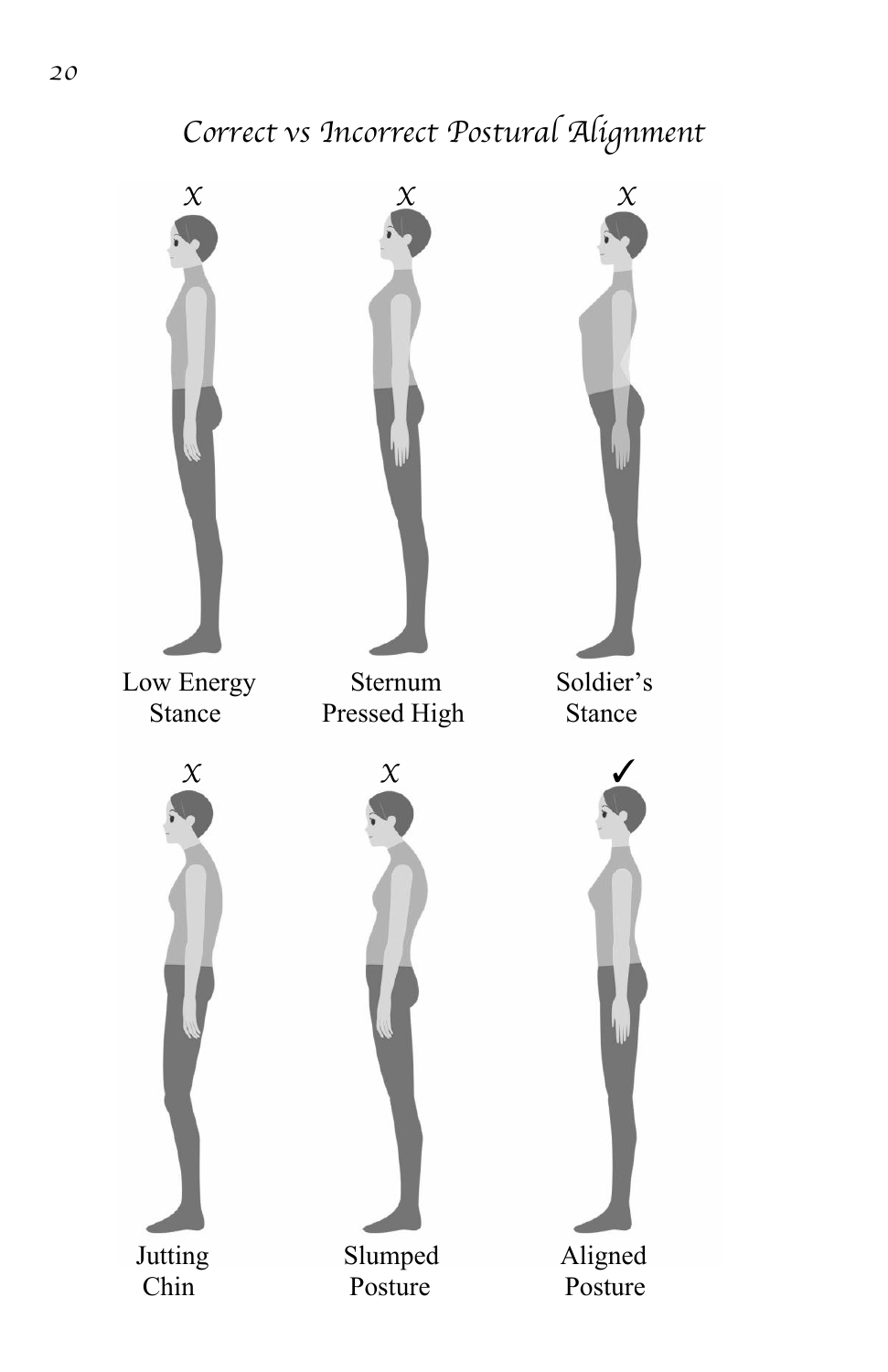# *Postural Alignment: Week 3*

- Day 1: Exploring Upright, Expansive Posture
- Day 2: Imagery
- Day 3: Releasing Interfering Muscular Tension
- Day 4: Diction Diagnostic
- Day 5: Low Expansion for the Breath
- Day 6: Efficient Use of the Air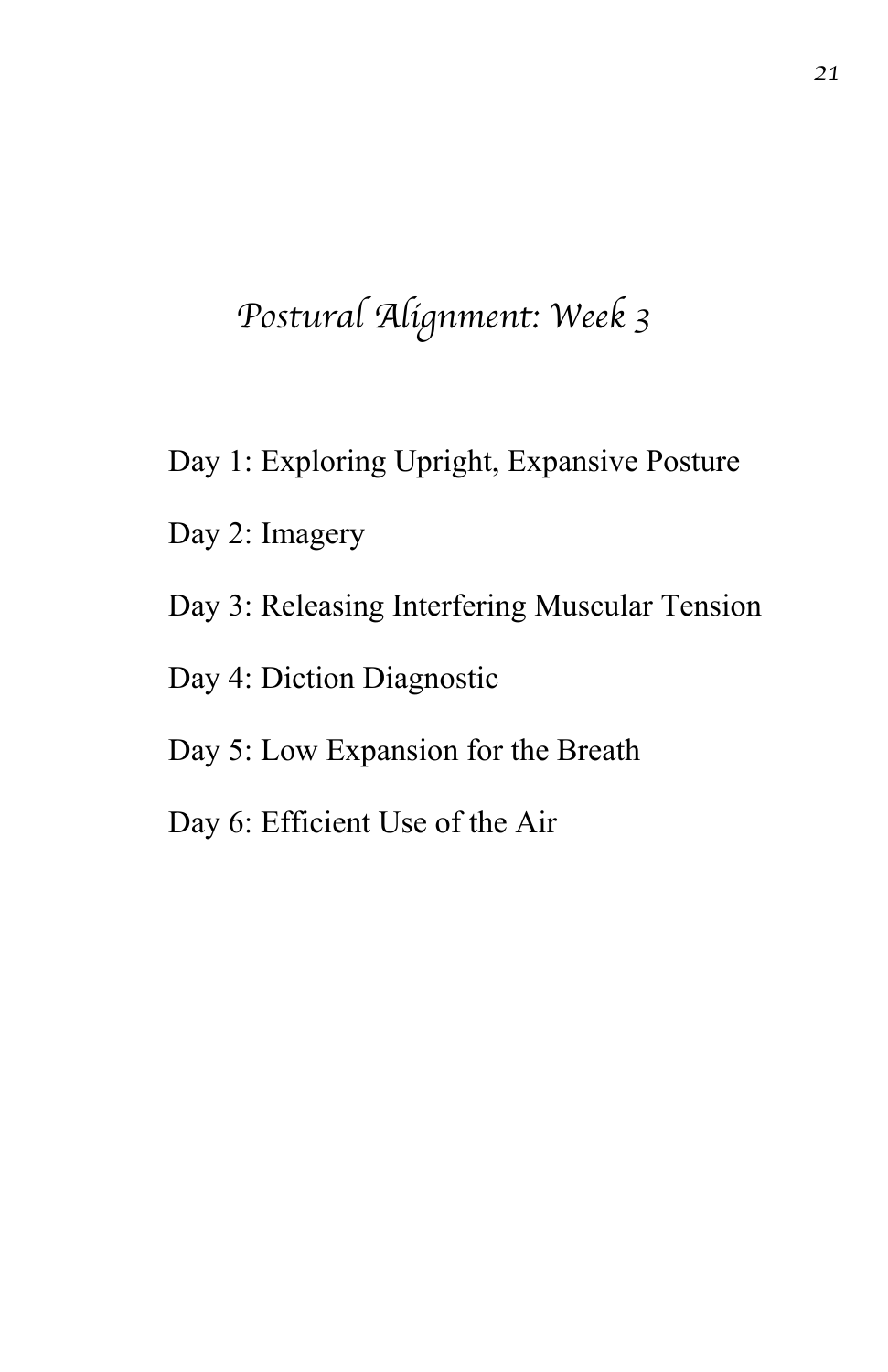#### *Exploring Upright, Expansive Posture*

There are seven attributes of good posture (see image on page 20):

- 1. The spine is elongated
- 2. The skull is balanced on the spine
- 3. The feet feel rooted
- 4. The body is balanced and aligned
- 5. The rib cage feels open and expanded
- 6. The stance is buoyant and elastic
- 7. The posture maintains a noble stance

*The Rag Doll Stretch Exercise ~ Clifton Ware*

Multiple concepts are incorporated in one simple assignment:

- 1. Bend at the waist and swing the arms
- 2. Notice the fall-away feeling in the shoulders
- 3. Stretch the arms upward toward the ceiling
- 4. Maintain the position of the sternum
- 5. Place a finger on the sternum then release and lower the arms
- 6. Replicate the fall-away feeling in the shoulders, neck, and jaw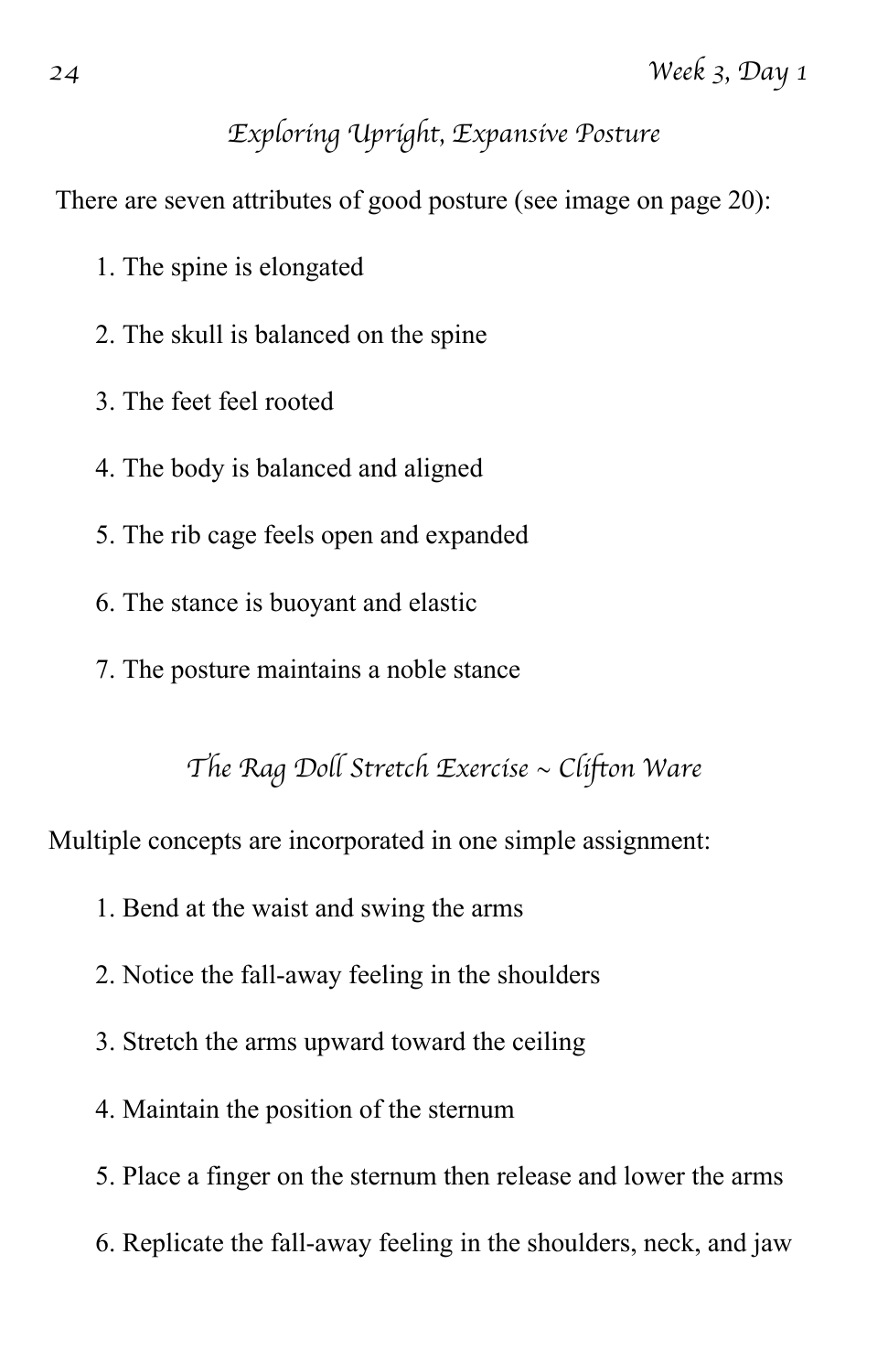#### *Exploring Upright, Expansive Posture*

[ ðɛːʌɾ ɑ ˈsɛvɛn ˈætɹɪbjuts ʌv gʊd ˈpɑsʧʊ (si ˈɪmæʤ ɑn pɛːɪʤ ˈtwɛntɪ) ]:

1. [ ðʌ spɑːɪn ɪz ɪˈlɑŋgɛːɪtɛd ]

2. [ ðʌ skʌl ɪz ˈbælænst ɑn ðʌ spɑːɪn]

 $3.$  [  $\delta$  a fit fil 'rruted ]

4. [ ðʌ ˈbɑdɪ ɪz ˈbælænst ænd ʌˈlɑːɪnd ]

5. [ ðʌ ɹɪb kɛːɪʤ filz ˈoːʊpɛn ænd ɪkˈspændɛd ]

6. [ ðʌ stɑns ɪz ˈbɔːɪænt ænd ɪˈlæstɪk ]

7. [ ðʌ ˈpɑsʧʊ mɛːɪnˈtɛːɪnz ʌ ˈnoːʊbʊl stɑns ]

*The Rag Doll Stretch Exercise ~ Clifton Ware*

['mʌltɪpʊl 'kansepts ar in'kɔpɔrɛːɪtɛd in wʌn 'simpʊl ʌ'saːinment]:

- 1. [ bɛnd æt ðʌ wɛːɪst ænd swɪŋ ði ɑmz ]
- 2. [ ˈnoːʊtɪs ðʌ ˈfɔlʌwɛːɪˈfilɪŋ ɪn ðʌ ˈʃoːʊldʌz ]
- $3.$  [ stieff  $\delta i$  amz ' $A$ pwod twod  $\delta A$  'silin ]
- $4.$  [ m $\varepsilon$ : m  $\check{\sigma}$  m  $\check{\sigma}$  m  $\check{\sigma}$  m  $\check{\sigma}$  m  $\check{\sigma}$  m  $\check{\sigma}$  m  $\check{\sigma}$  m  $\check{\sigma}$  m  $\check{\sigma}$  m  $\check{\sigma}$  m  $\check{\sigma}$  m  $\check{\sigma}$  m  $\check{\sigma}$  m  $\check{\sigma}$  m  $\check{\sigma}$  m  $\check{\sigma}$  m  $\check{\sigma}$  m  $\check{\sigma}$  m  $\check{\sigma}$  m  $\check{\sigma}$  m  $\check{\$
- 5. [ plɛːɪs ʌ ˈfɪŋgʌɾ ɑn ðʌ ˈstɜnʌm ðɛn ɹɪˈlis ænd ˈloːʊʌ ði ɑmz ]
- 6. [ ˈɹɛplɪkɛːɪt ðʌ ˈfɔlʌwɛːɪˈfilɪŋ ɪn ðʌ ˈʃoːʊldʌz nɛk ænd ʤɔ ]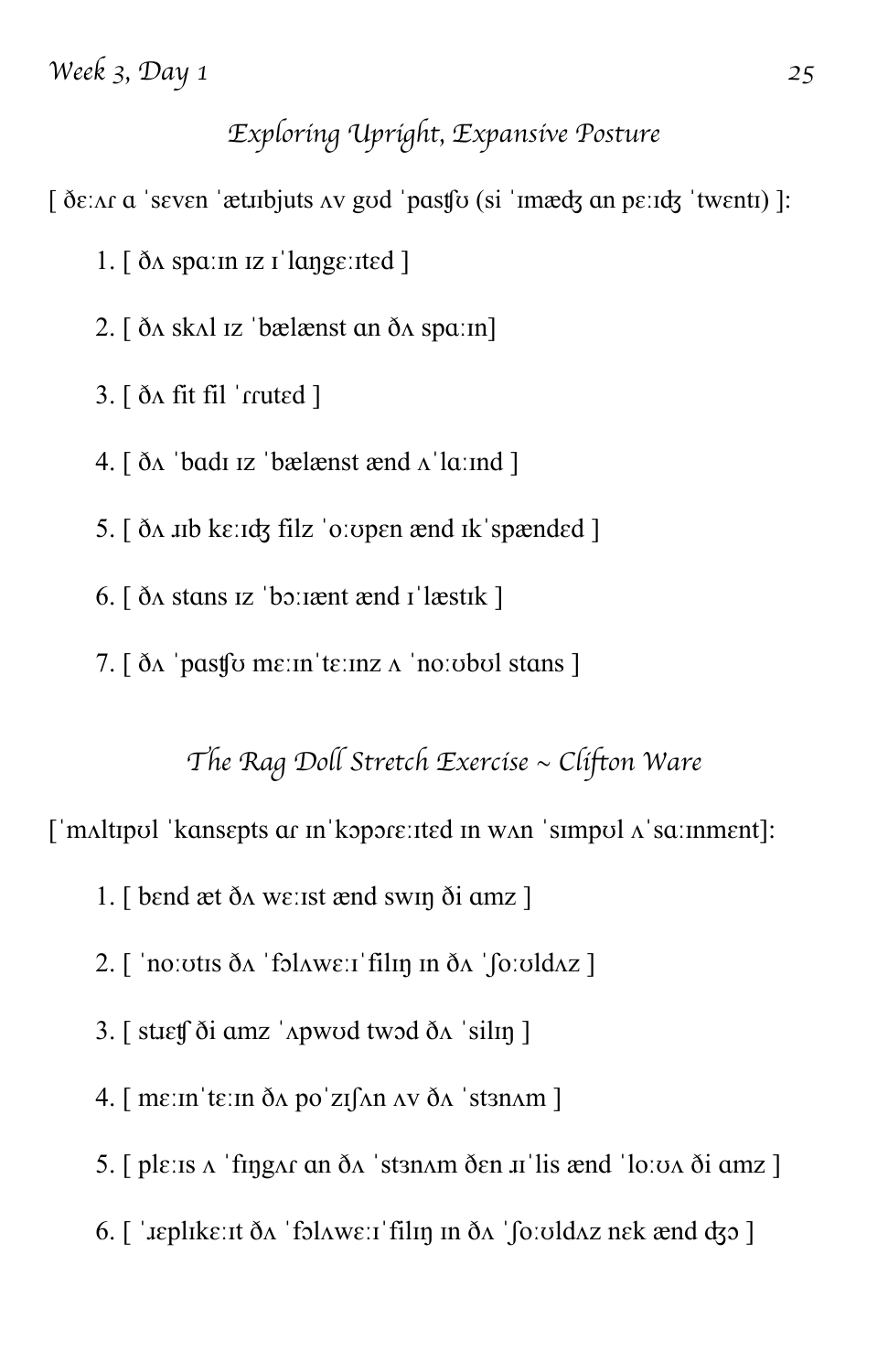#### *The Tree Image*

This exercise from a ballet class compares posture with tree growth:

- 1. Take off your shoes so that your feet can feel the floor
- 2. The feet are slightly apart with the dominant foot forward
- 3. Imagine your toes are roots growing into the ground
- 4. The sternum and head are branches growing toward the sun
- 5. Release your head from the spine as if it were a top branch
- 6. The crown of your head (ponytail) is the tallest limb

*The Diver Image ~ William McIver*

Mimic the buoyant stance of a diver at the edge of a diving board.<sup>[1](#page-15-0)</sup> Find a balanced and energized pose that is ready for activity.

#### *Warnings*

Avoid a stiff stance and do not stand with the feet close together.

A slumped posture is not prepared for the demands of singing.

The chin should not jut forward nor be tucked in.

Do not raise the shoulders nor press the chest high.

See examples of incorrect posture on page 20.

<span id="page-15-0"></span><sup>1</sup> Elizabeth Blades-Zeller, *A Spectrum of Voices* (Scarecrow Press, Inc., Lanham, Maryland 2002), p. 7.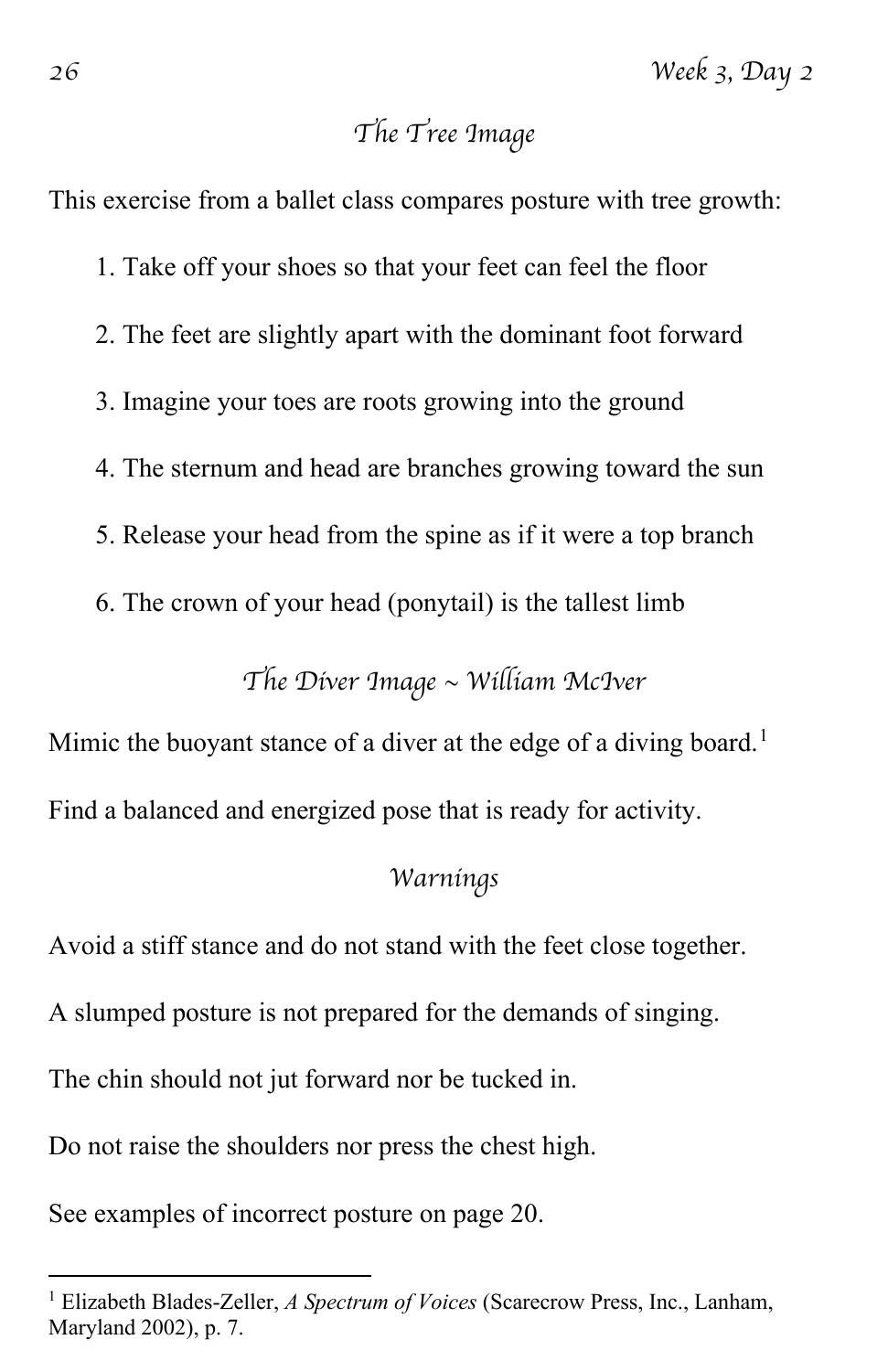#### *The Tree Image*

 $\int \delta$ is 'eksasaːiz fiam a bæ'leːi klas kam'peːaz 'pastfo wið til gioːoθ]: 1. [ tɛːɪk ɑf jɔːʌ ʃuz soːʊ ðæt jɔːʌ fit kæn fil ðʌ flɔːʌ ] 2. [ ðʌ fit ɑ ˈslɑːɪtlɪ ʌˈpɑt wɪð ðʌ ˈdɑmɪnænt fʊt ˈfɔwʊd ] 3. [ ɪˈmæʤɪn jɔːʌ toːʊz ɑ ɾɾuts gɹoːʊɪŋ ˈɪntu ðʌ gɹɑːʊnd ] 4. [ ðʌ ˈstɜnʌm ænd hɛd ɑ ˈbɹɑnʧɛz gɹoːʊɪŋ twɔd ðʌ sʌn ] 5. [ ɹɪˈlis jɔːʌ hɛd fɹʌm ðʌ spɑːɪn æz ɪf ɪt wɜɾ ʌ tɑp bɹɑnʧ ] 6. [ ðʌ kɹɑːʊn ʌv jɔːʌ hɛd (ˈpoːʊnɪtɛːɪl) ɪz ðʌ ˈtɔlɛst lɪm ]

*The Diver Image ~ William McIver*

 $\int$  'mimik  $\delta$ A 'boːiænt stans  $\Delta v$   $\Delta$  'daːiv $\Delta r$  æt  $\delta i$   $\epsilon$ d $\zeta$   $\Delta v$   $\Delta$  'daːivin bod ] [ fɑːɪnd ʌ ˈbælænst ænd ˈɛnʌʤɑːɪzd poːʊz ðæt ɪz ˈɹɛdɪ fɔɾ ækˈtɪvɪtɪ ] *Warnings*

 $\lceil \Delta \cdot v \cdot \rangle$ : d  $\Delta \cdot$  stif stans ænd du nat stænd wið ð $\Delta$  fit klo: us tu $\lceil \log \delta \Delta \rceil$  $\lceil \Delta \sin pt \rangle$  as a particle is not payfor  $\lceil \Delta \sin 2 \Delta \rangle$  and  $\lceil \Delta \sin 2 \Delta \rangle$  and  $\lceil \Delta \sin 2 \Delta \rangle$ [  $\delta$ A fin fod nat dzAt 'fowod no bi tAkt in ] [ du nɑt ɹɛːɪz ðʌ ˈʃoːʊldʌz nɔ pɹɛs ðʌ ʧɛst hɑːɪ ] [ si ɪgˈzɑmpʊlz ʌv ɪnkɔˈɾɛkt pɑsʧʊɾ ɑn pɛːɪʤ ˈtwɛntɪ ]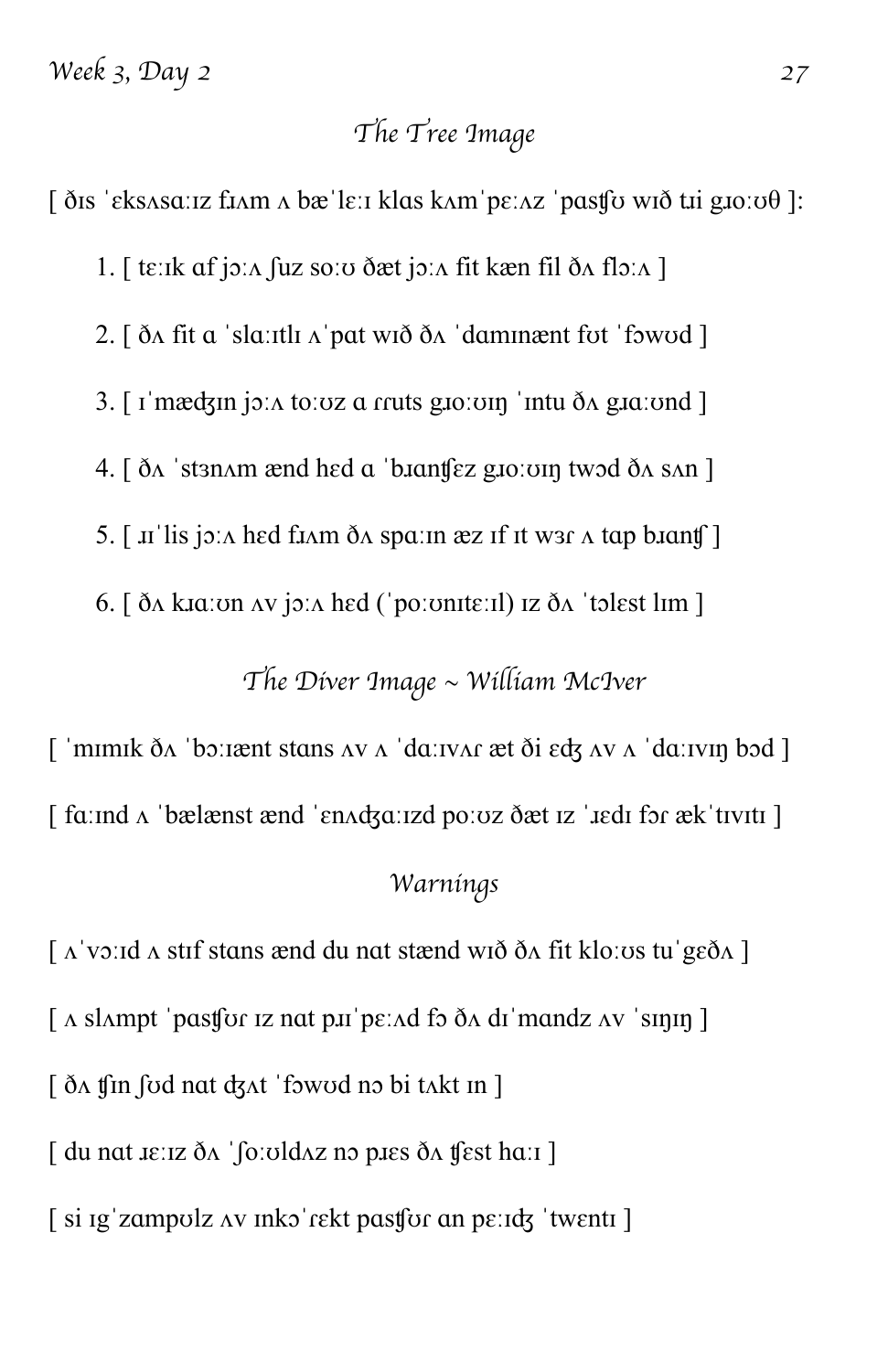### *Releasing Interfering Muscular Tension*

There are eight areas of the body prone to unnecessary tension:

| 1. Jaw       | 5. Lips      |
|--------------|--------------|
| 2. Neck      | 6. Cheeks    |
| 3. Tongue    | 7. Eye brows |
| 4. Shoulders | 8. Underarms |

Tension results in muscle rigidity that can be felt and seen.

Singers must learn to identify and release interfering muscular tension. Tension is released through movement, touch, or distraction:

- 1. A muscle in motion cannot cramp to the point of being rigid<sup>[2](#page-17-0)</sup>
- 2. Touch interrupts the nerve impulses that result in negative tension
- 3. Replace negative muscle activity with an opposing movement

#### *Muscle Awareness Exercise*

Practice the "Rag Doll Stretch" exercise in front of a mirror (page 24).

Replicate the fall-away feeling in the eight areas listed above.

The eight areas are appendages that hang off an aligned central core.

Enhance the feel of release by repeating the following Quaker phrase:

"Peace at the center" (concept by Hellen Swank)

<span id="page-17-0"></span><sup>2</sup> Blades-Zeller, p. 78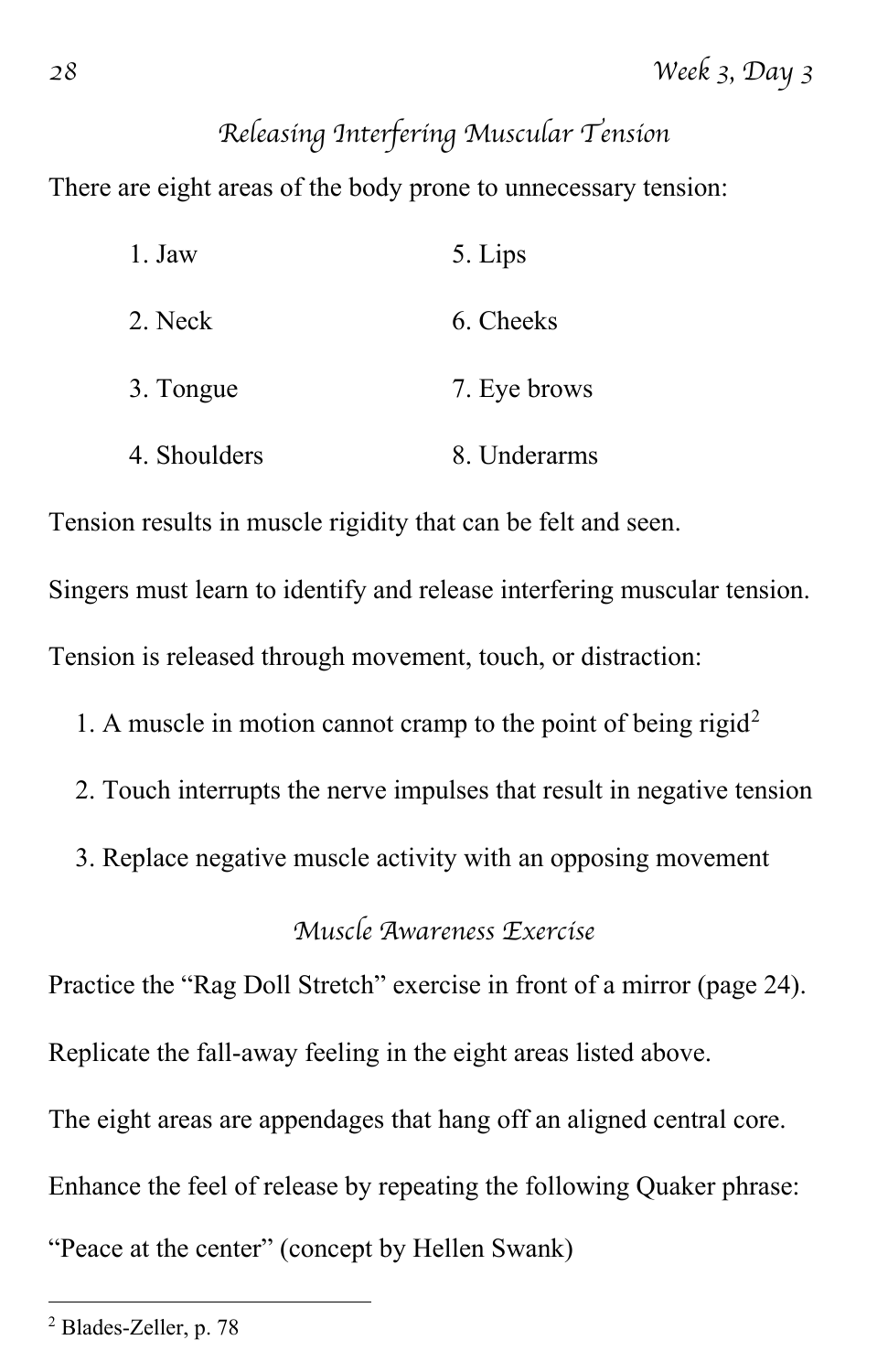#### *Releasing Interfering Muscular Tension*

 $\int \delta \varepsilon$ :  $\Delta r \alpha \varepsilon$ : it ' $\varepsilon$ :  $\Delta r \Delta z \Delta v \delta \Delta$  'badi plo: on tu  $\Delta r$  nesiseriar tenform ]:

| $1. [$ dzo ]                                   | $5.$ [ lips ]                                     |
|------------------------------------------------|---------------------------------------------------|
| 2. $[$ n $\epsilon$ k $]$                      | 6. $\lceil \text{ }$ tiks $\rceil$                |
| $3.$ [ t <sub>An</sub> ]                       | 7. $\lceil$ a: b. b. $\alpha$ : $\alpha$ $\lceil$ |
| $4.$ [ $\sim$ [ $\alpha$   $\alpha$   $\alpha$ |                                                   |

[ ˈtɛnʃʌn ɹɪˈzʌlts ɪn ˈmʌsʊl ɹɪˈʤɪdɪtɪ ðæt kæn bi fɛlt ænd sin ] [ ˈsɪŋʌz mʌst ɑːɪˈdɛntɪfɑːɪ ænd ɹɪˈlis ˌɪntʌˈfɪːʌɾɪŋ ˈmʌskjulʌ ˈtɛnʃʌn ]  $\int$  'tenf  $\ln$  iz  $\pi$ 'list  $\theta$ ru 'muvment t $\Lambda$ t $\theta$  odis 't $\pi$ ekf $\ln$ ]:

1.  $\lceil \Lambda \rceil$  masul in  $\lceil \text{mo} \rceil$  and kiamp tu  $\delta \Lambda$  point  $\Lambda v$   $\lceil \text{bin} \rceil$  indeed

- 2. [ tʌʧ ɪntʌˈɾʌpts ðʌ nɜv ˈɪmpʌlsɛz ðæt ɹɪˈzʌlt ɪn ˈnɛgʌtɪv ˈtɛnʃʌn
- 3. [ ɹɪˈplɛːɪs ˈnɛgʌtɪv ˈmʌsʊl ækˈtɪvɪtɪ wɪð æn ʌˈpoːʊzɪŋ ˈmuvmɛnt ]

#### *Muscle Awareness Exercise*

[ 'pɪæktɪs ðʌ ɪæg dɑl stɪɛtʃ 'ɛksʌsɑːɪz ɪn fɪʌnt  $\alpha$ v  $\alpha$  'mɪrɔ (pɛːɪdʒ 24)] [ ˈɹɛplɪkɛːɪt ðʌ ˈfɔlʌwɛːɪˈfilɪŋ ɪn ði ɛːɪt ˈɛːʌɾɪʌz ˈlɪstɛd ʌˈbʌv ]  $\delta$ i  $\varepsilon$ : it ' $\varepsilon$ : Ari $\Delta z$  ar  $\Delta$ ' pendædzez ðæt hæn af æn  $\Delta$ ' la: ind 'sentiol ko:  $\Delta$ ]  $\lceil$  in hans  $\delta$  a fil av *x*<sup>1</sup> lis band  $\alpha$  in  $\delta$ <sup>1</sup> falo: on 'kweika f $x$ ]: [ pis æt ðʌ ˈsɛntʌ ]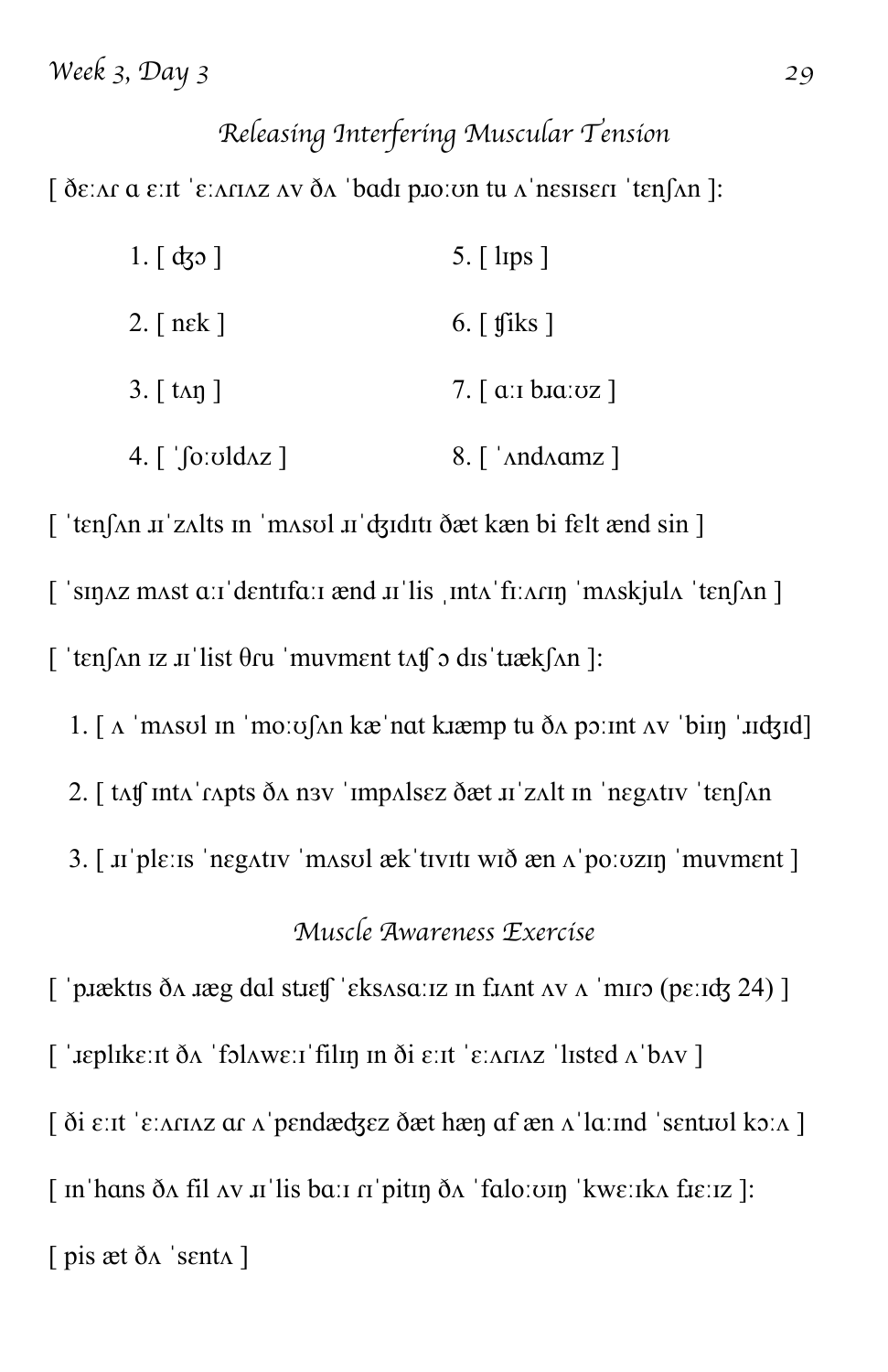#### *Diction Diagnostic*

Observe the contact between the articulators to monitor tension:

- 1. Form [b] with tightly pressed lips
- 2. Touch the sides of the throat beneath the chin
- 3. Feel how the neck muscles tighten in response
- 4. Sustain a [m] with the lips barely touching
- 5. The lips tingle when light contact is achieved (see page 36)

Light contact energizes the diction and enhances flexibility.

*There is "tension" required for singing, but that tension should be as low in the body and as far away from the area of the throat, jaw, and tongue as possible. Lindsey Christiansen*

Tension at the tongue base is released with tongue arch exercises:



Maintain the space of [a] throughout the exercise. See page 92 for a description of central [a].

Alternate between bilabials and dentals to release the lip and tongue:



Let the articulators articulate and not support. One of the major *problems for both diction and fine singing is that the articulators often try to be the supporters. Lindsey Christiansen*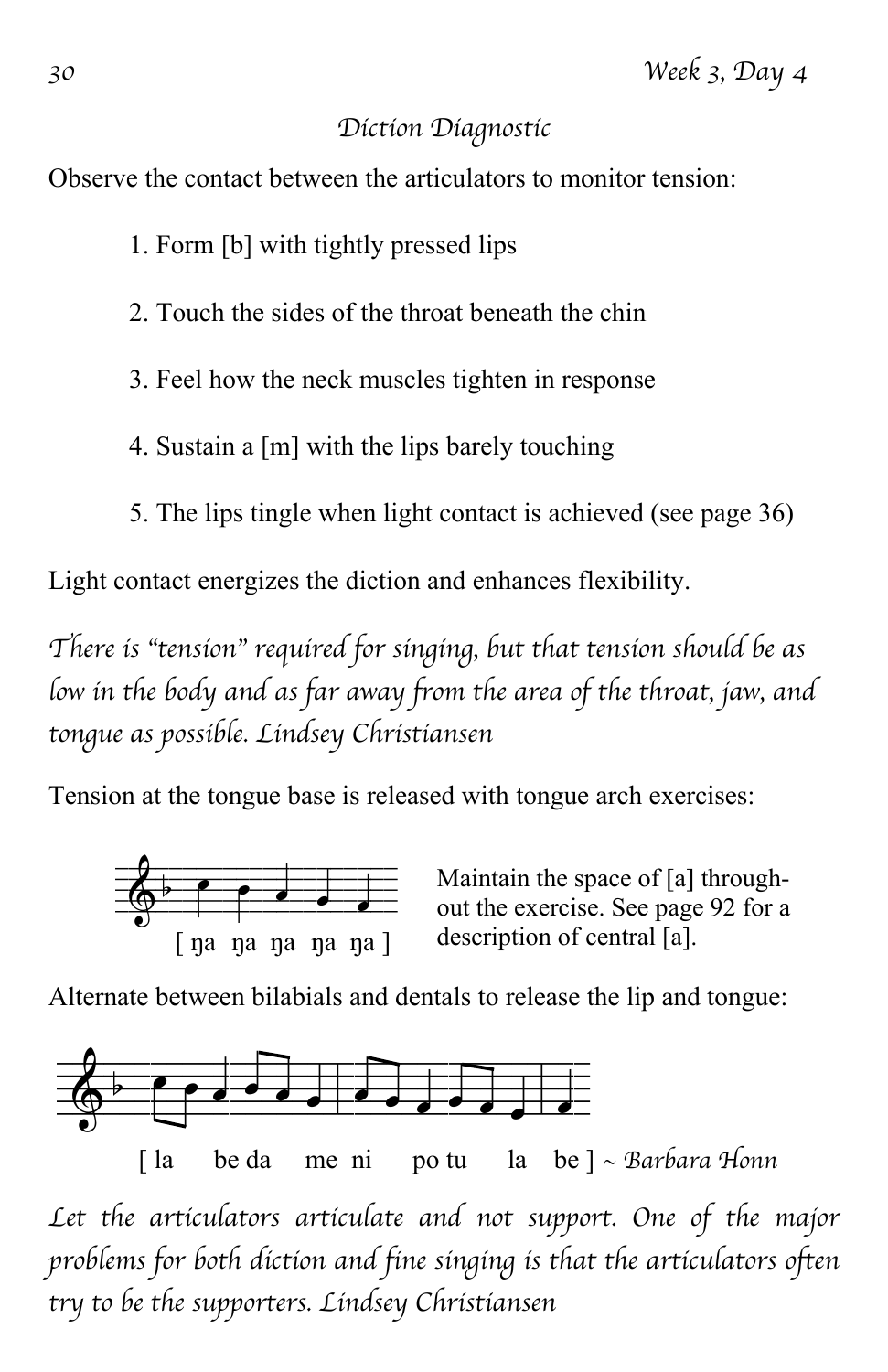#### *Diction Diagnostic*

[ ʌbˈzɜv ðʌ ˈkɑntækt bɪˈtwin ði ɑˈtɪkjulɛːɪtɔz tu ˈmɑnɪtʌ ˈtɛnʃʌn ]:

1.  $\lceil$  fom  $\lceil b \rceil$  wið 'ta:itli plest lips  $\rceil$ 

2.  $\lceil$  tʌt $\int$  ðʌ sɑːɪdz ʌv ðʌ  $\theta$ roːʊt bɪ ˈni $\theta$  ðʌ t $\ln$   $\lceil$ 

3. [ fil hɑːʊ ðʌ nɛk ˈmʌsʊlz ˈtɑːɪtɛn ɪn ɹɪˈspɑns ]

4. [ sʌˈstɛːɪn ʌ [m] wɪð ðʌ lɪps ˈbɛːʌlɪ ˈtʌʧɪŋ ]

5. [ ðʌ lɪps ˈtɪŋgʊl ʍɛn lɑːɪt ˈkɑntækt ɪz ʌˈʧivd (si pɛːɪʤ 36) ]

[ lɑːɪt ˈkɑntækt ˈɛnʌʤɑːɪzɛz ðʌ ˈdɪkʃʌn ænd ɪnˈhɑnsɛz flɛksɪˈbɪlɪtɪ ]

*There is "tension" required for singing, but that tension should be as low in the body and as far away from the area of the throat, jaw, and tongue as possible. Lindsey Christiansen*

[ ˈtɛnʃʌn æt ðʌ tʌŋ bɛːɪs ɪz ɹɪˈlist wɪð tʌŋ ɑʧ ˈɛksʌsɑːɪzɛz ]:



Maintain the space of [a] throughout the exercise. See page 92 for a description of central [a].

[ 'oltane: it bi'twin ba: i'le: ibiolz ænd 'dentolz tu  $\alpha$ 'lis  $\delta \Lambda$  lip ænd tan ]:



[ la be da me ni po tu la be ] *~ Barbara Honn*

Let the articulators articulate and not support. One of the major *problems for both diction and fine singing is that the articulators often try to be the supporters. Lindsey Christiansen*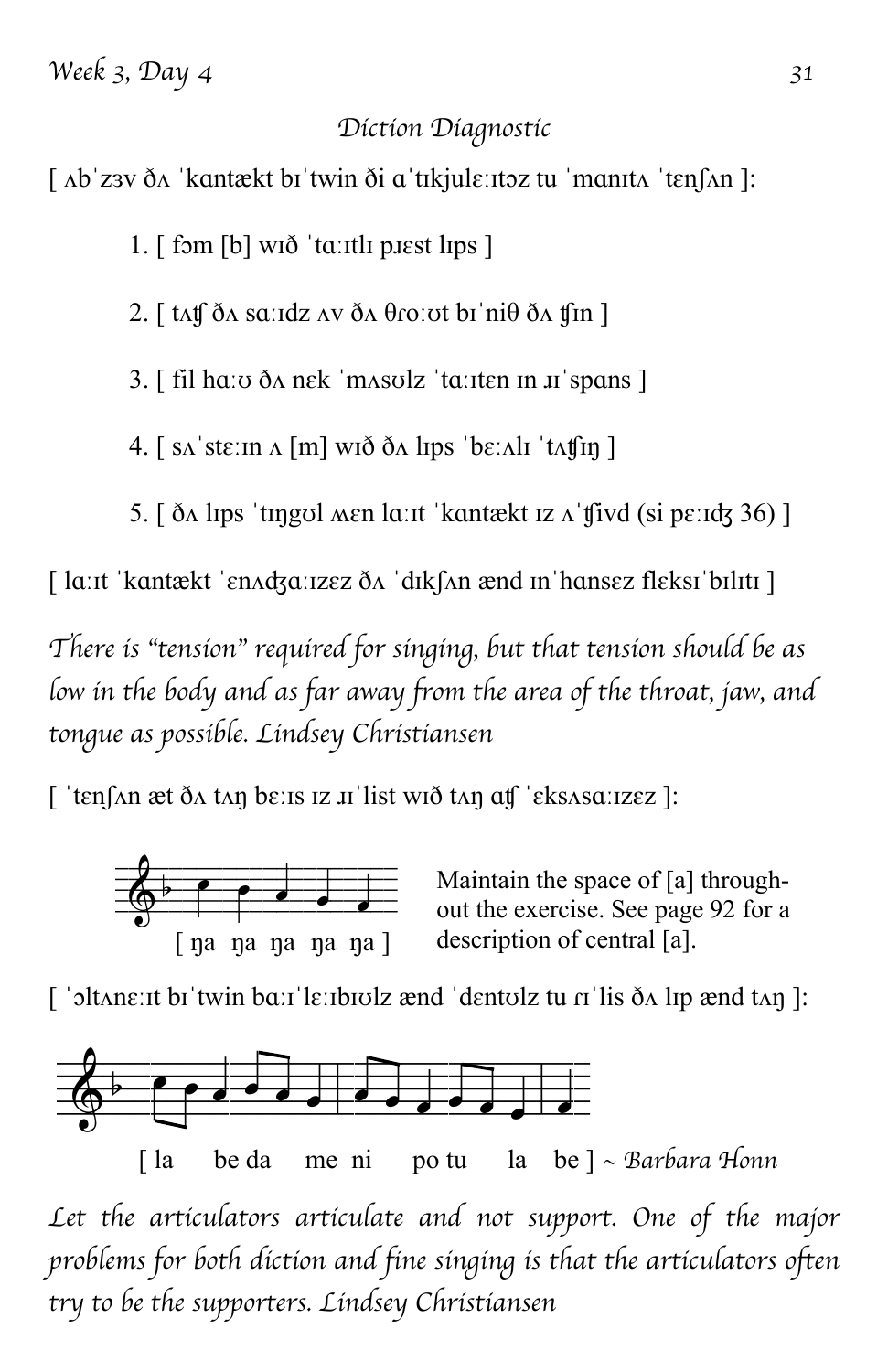#### *Low Expansion for the Breath*

The breath expansion for singing is lower than that of speech. The singer's expansion occurs below the waist and around the body. It may feel awkward but not strenuous to expand the lower abdomen.

*Experiencing a Low Expansion for the Breath*

- 1. Sit with elbows on the knees and chin in the palms
- 2. Inhale and feel expansion in the lower back region
- 3. Lay with your upper back and shoulders flat on the floor
- 4. Place a book on your stomach below the belly button
- 5. Inhale and observe the expansion in the lower abdomen
- 6. Stand and replicate the posture of number three above
- 7. Inhale a [w] on seven counts with expansion below the waist
- 8. Form a [s] without pressing the articulators
- 9. Expel all the air articulating the [s] on seven counts
- 10. Maintain a consistent flow of aspirated sound

#### *Additional Goals*

Inhale a suitable amount of air to meet the demands of the phrase.

The diaphragm moves while the ribs and sternum stay calm and released.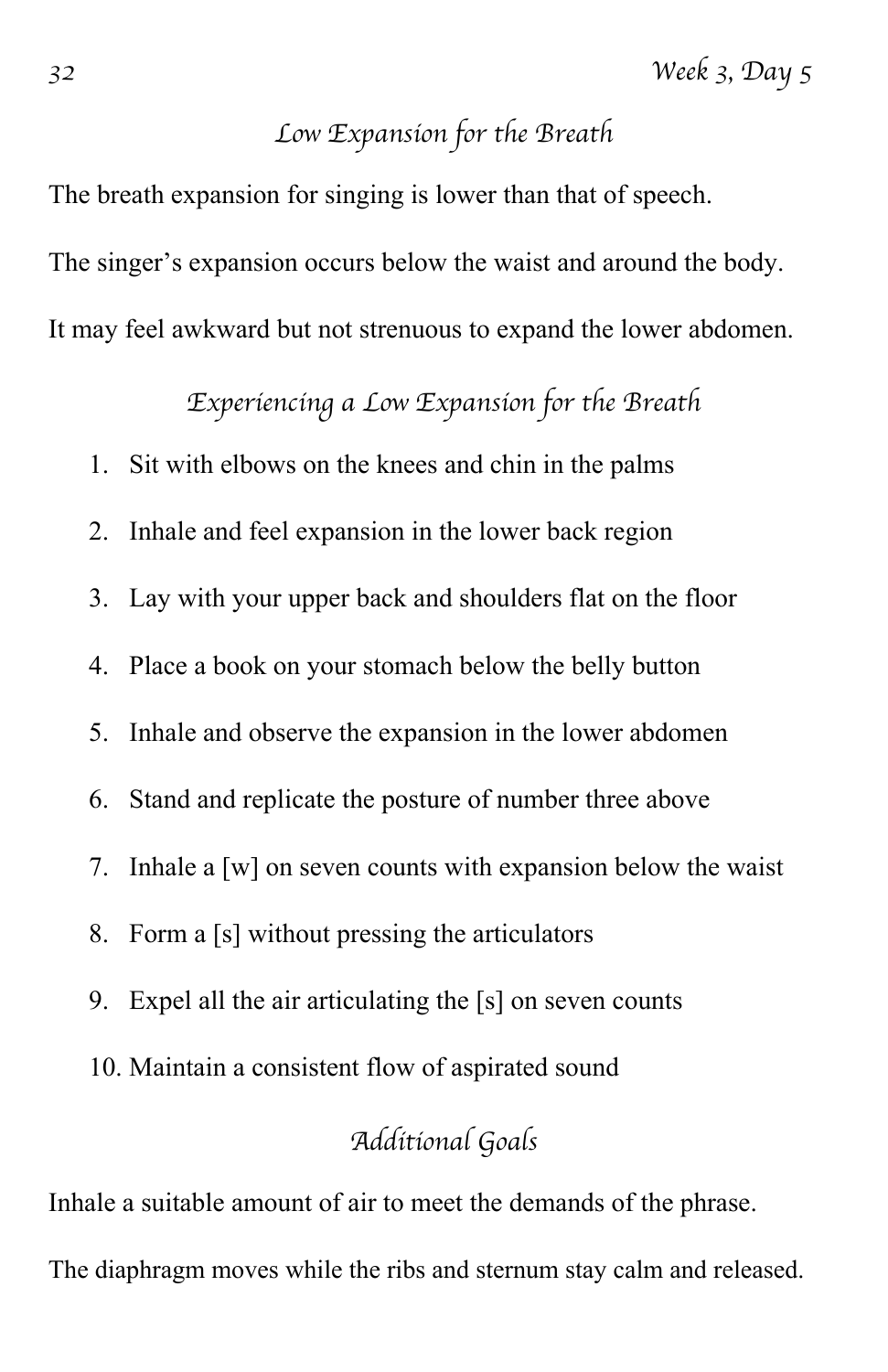#### *Low Expansion for the Breath*

 $\int \delta \Lambda$  bie $\theta$  ik spæn $\int \Lambda$ n fo sinjin iz 'loːʊ $\Lambda$  ðæn ðæt  $\Lambda$ v spit $\int$ ]

[ ðʌ ˈsɪŋʌz ɪkˈspænʃʌn ʌˈkɜz bɪˈloːʊ ðʌ wɛːɪst ænd ʌˈɾɑːʊnd ðʌ ˈbɑdɪ ]

[ ɪt mɛːɪ fil ˈɔkwʊd bʌt nɑt ˈstɹɛnjuʌs tu ɪkˈspænd ðʌ ˈloːʊʌ ˈæbdomɛn]

*Experiencing a Low Expansion for the Breath*

1.  $\lceil$  sit wið 'elboːoz an ð $\Lambda$  niz ænd t $\lceil$ in in ð $\Lambda$  pamz  $\rceil$ 

2. [  $\ln$  he: I and fil  $\ln k$  spæn $\ln n$   $\ln \delta \Lambda$   $\ln \cosh \lambda$   $\ln \cosh \lambda$ 

3. [ lɛːɪ wɪð jɔːʌ ˈʌpʌ bæk ænd ˈʃoːʊldʌz flæt ɑn ðʌ flɔːʌ ]

4. [ plɛːɪs ʌ bʊk ɑn jɔːʌ ˈstʌmæk bɪˈloːʊ ðʌ ˈbɛlɪ ˈbʌtʌn ]

5. [ ɪnˈhɛːɪl ænd ʌbˈzɜv ði ɪkˈspænʃʌn ɪn ðʌ ˈloːʊʌ ˈæbdomɛn ]

6. [ stænd ænd ˈɹɛplɪkɛːɪt ðʌ ˈpɑsʧʊɾ ʌv ˈnʌmbʌ θɾi ʌˈbʌv ]

7. [ ɪnˈhɛːɪl ʌ [w] ɑn ˈsɛvɛn kɑːʊnts wɪð ɪkˈspænʃʌn bɪˈloːʊ ðʌ wɛːɪst ]

8. [ fɔm ʌ [s] wɪðˈɑːʊt ˈpɹɛsɪŋ ði ɑˈtɪkjulɛːɪtɔz ]

9. [ ɪkˈspɛl ɔl ði ɛːʌɾ ɑˈtɪkjulɛːɪtɪŋ ðʌ [s] ɑn ˈsɛvɛn kɑːʊnts ]

 $10.$  [ me: In 'te: In  $\Lambda$  k $\Lambda$ n 's istent flo:  $\sigma \Lambda$  are  $\Lambda$  as  $\sigma$  at  $\sigma$  sections in  $\Lambda$ 

#### *Additional Goals*

 $\lceil$  in 'he:il  $\Lambda$  'sjut $\Lambda$ bul  $\Lambda$ 'ma:unt  $\Lambda v \in \Lambda$  tu mit ð $\Lambda$  di 'mandz  $\Lambda v$  ð $\Lambda$  fie:iz  $\lceil$  $\int' \delta A$  'da: IAflæm muvz Ma: Il  $\delta A$  ubz ænd 'stan Am ste: I kam ænd u'list]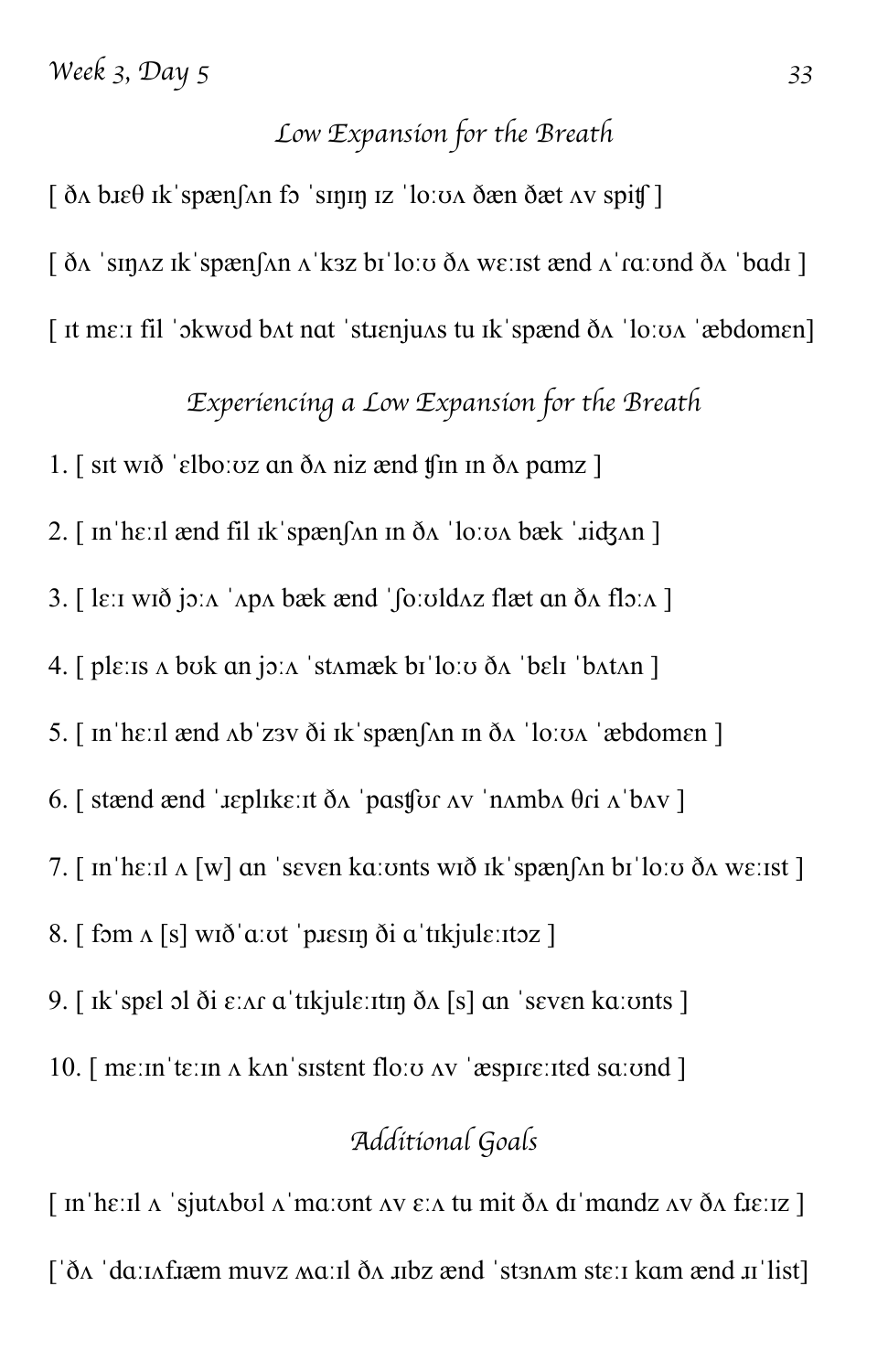# *Efficient Use of the Air*

*The breath for singing should be a response to the musical phrase one is about to sing – the thought of the phrase should inspire the breath. Cynthia Hoffmann*

Efficient use of the air is just as important as the inhalation.

Breathe in the shape of the vowel.

Do not hold the air in; neither force it out.

Allow the breath to flow out in a fine stream of air.

Imagine releasing the breath through a straw.

A candle was used in the *bel canto* period to monitor air flow.

The singer was asked to sing near the flame.

The tone was considered "pressed" if the flame flickered.

#### *Warnings*

*Note:* A planned inhalation allows the singer to release all the air.

Do not raise the sternum or shoulders upon inhalation.

A loud breath indicates restriction within the air passage.

Packing up an excessive amount of air causes tension.

Do not allow the ribs to collapse.

Slumped posture does not accommodate a low expansion for the breath.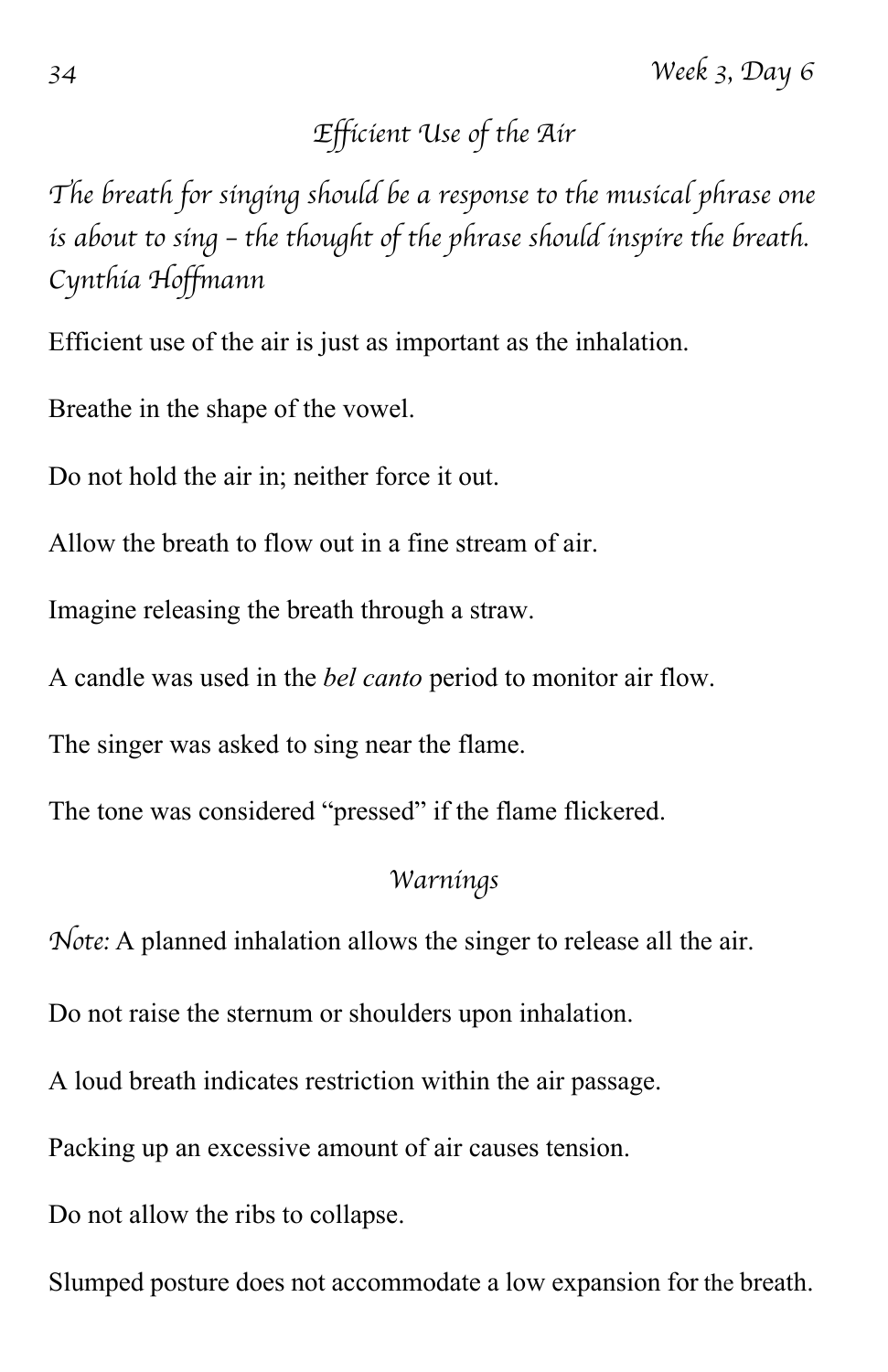### *Efficient Use of the Air*

*The breath for singing should be a response to the musical phrase one is about to sing – the thought of the phrase should inspire the breath. Cynthia Hoffmann*

 $\lceil$  i fifent jus av ði  $\varepsilon$ : ar iz dzast æz im potænt æz ði inha le: ifan ]

 $\int$  b.id in  $\delta$ A  $\int$   $\varepsilon$ : ip AV  $\delta$ A  $\vert$   $\vee$   $\alpha$ :  $\circ$ A $\vert$   $\vert$ 

 $\int$  du nat hoːold ði  $\varepsilon$ ː $\Lambda$  in 'naːið $\Lambda$  fos it aːot ]

 $\lceil \Delta \rceil$ aːʊ ð $\Delta$  bɪɛθ tu floːʊ aːʊt ɪn  $\Delta$  faːɪn stɪim  $\Delta V \in \Delta$ ]

 $\lceil$  i mædzin  $\pi$  lisin ða b $\ell$  θru a stro  $\lceil$ 

[ʌ ˈkændʊl wɑz juzd ɪn ðʌ bɛl ˈkanto ˈpɪːʌɾɪʌd tu ˈmɑnɪtʌ ɛːʌ floːʊ]

[ ðʌ ˈsɪŋʌ wɑz ɑskt tu sɪŋ nɪːʌ ðʌ flɛːɪm ]

[ ðʌ toːʊn wɑz kʌnˈsɪdʌd pɹɛst ɪf ðʌ flɛːɪm ˈflɪkʌd ]

#### *Warnings*

*Note:* [ ʌ plænd ɪnhʌˈlɛːɪʃʌn ʌˈlɑːʊz ðʌ ˈsɪŋʌ tu ɾɪˈlis ɔl ði ɛːʌ ]

 $\int$  du nat ' $\text{I}$ e: $\text{I}z$  ð $\Lambda$  'st $\text{I}$ an $\Lambda$  o' $\int$ o $\text{I}$ o $\Lambda$ z $\Lambda$ ' $\text{I}$ pan  $\text{I}$ n $\Lambda$ ' $\text{I}$ e: $\text{I}$  $\Lambda$ n  $\Lambda$ 

 $\lceil \Delta \ln \cdot \text{ad} \cdot \text{ad} \cdot \text{ad} \cdot \text{ad} \cdot \text{ad} \cdot \text{ad} \cdot \text{ad} \cdot \text{ad} \cdot \text{ad} \cdot \text{ad} \cdot \text{ad} \cdot \text{ad} \cdot \text{ad} \cdot \text{ad} \cdot \text{ad} \cdot \text{ad} \cdot \text{ad} \cdot \text{ad} \cdot \text{ad} \cdot \text{ad} \cdot \text{ad} \cdot \text{ad} \cdot \text{ad} \cdot \text{ad} \cdot \text{ad} \cdot \text{ad} \cdot \text{ad} \cdot \text{ad} \cdot \text{ad} \cdot \text{ad} \cdot \$ 

[ 'pækin  $\Delta p$  æn ik sesiv  $\Delta$ 'maːont  $\Delta v$   $\varepsilon$ : $\Delta$  'kozez 'tenf $\Delta n$ ]

[ du nɑt ʌˈlɑːʊ ðʌ ɹɪbz tu koˈlæps ]

[ sl $\Lambda$ mpt 'p $\alpha$ stf $\alpha$  d $\alpha$ z nat  $\Lambda$ 'kamodeːɪt  $\Lambda$  loːʊ ɪk'spæn $\alpha$  fɔ ð $\Lambda$  bɪ $\epsilon \theta$ ]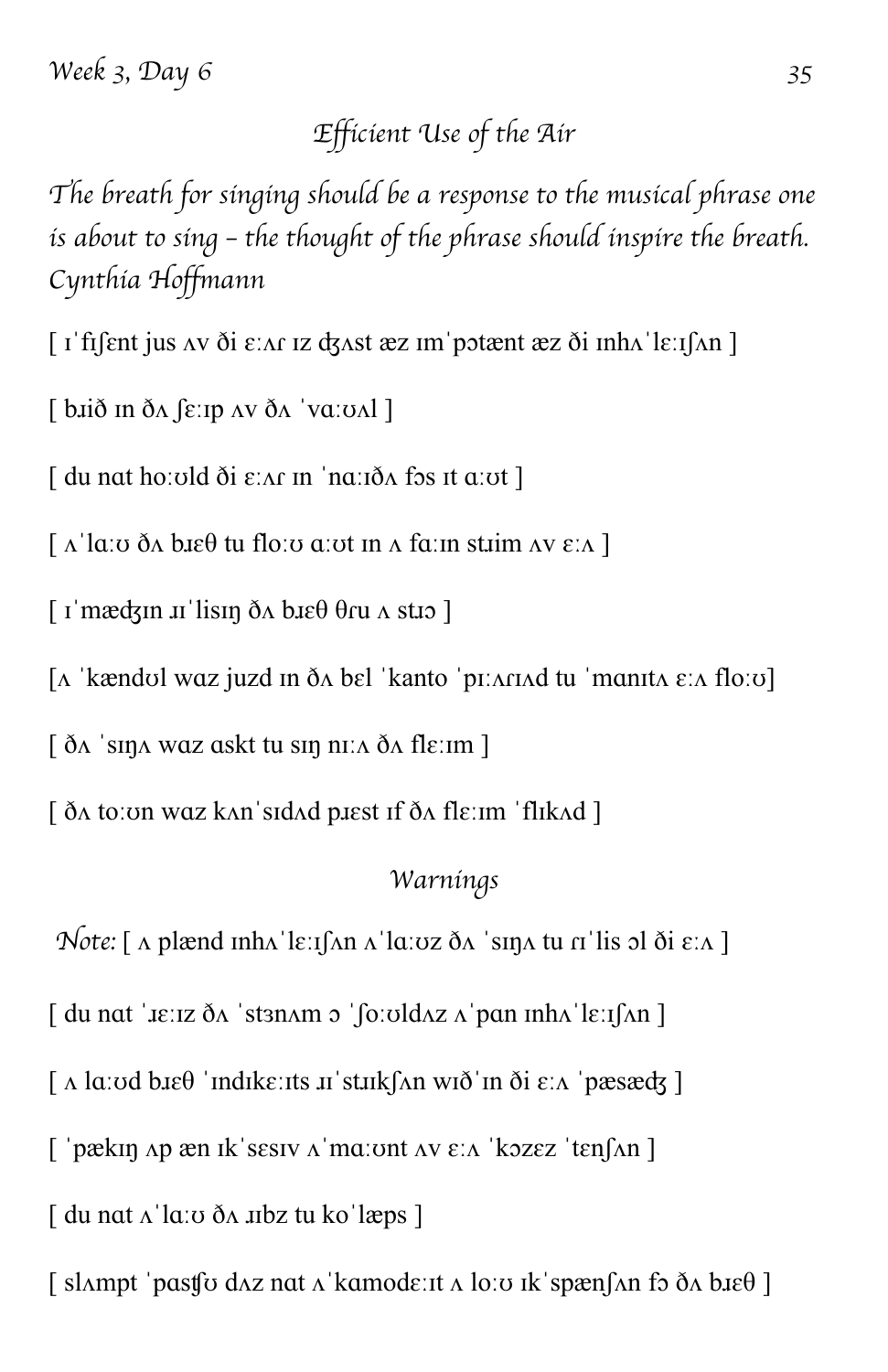# *Bibliography*

- Adams, David. *A Handbook of Diction for Singers*. New York: Oxford University Press, 1999.
- Adler, Kurt. *Phonetics and Diction in Singing*. Minneapolis: University of Minnesota Press, 1967.
- Bernac, Pierre. *The Interpretation of French Song*. Praeger Publishers, New York 1970.
- Blades-Zeller, Elizabeth. *A Spectrum of Voices*. Lanham, Maryland: The Scarecrow Press, 2003.
- Colorni, Evelina. *Singer's Italian*. New York: G. Schirmer, 1970.
- Davis, Eileen. *Sing French*. Éclairé Press, Columbus, Ohio, 2003
- *Dizionario d'Ortografia e di Pronuncia*. B. Migliorini, C. Tagliavini, and P. Fiorelli. Torino: ERI/Edizioni RAI, 1981.
- Girard, Denis. *Cassell's French Dictionary*. Macmillan Publishing Co., New York 1981.
- Grubb, Thomas. *Singing in French*. Schirmer Books, New York 1979.
- Hines, Jerome. *Great Singers on Singing*. Limelight Editions, Pompton Plains, NJ 1984.
- Hines, Robert S. *Singer's Manual of Latin Diction and Phonetics*. New York: Schirmer Books, A Division of Macmillan Publishing Co., Inc 1975.
- *Il Nuovo Zingarelli: Vocabolario della Lingua Italiana di Nicola Zingarelli*. 11th Edition; general revision by Miro Dogliotti and Luigi Rosiello. Milano: Zanichelli, 1983.
- Janes, Michael, Dora Latiri-Carpenter, and Edwin Carpenter, eds. *Oxford French Dictionary & Grammar O*xford University Press, Oxford 2001.
- *Langenscheidt's Wörterbuch*. Deutsch-English English-Deutsch, New York: Simon & Schuster Inc., 1993.
- Marshall, Madeleine. *The Singer's Manual of English Diction*. G. Schirmer, Inc., New York 1953.
- Montgomery, Cheri. *IPA Handbook for Singers.* S.T.M. Publishers, 2015.
- Montgomery, Cheri. *Phonetic Readings for Lyric Diction.* S.T.M. Publishers, 2015.
- Moriarty, John*. Diction*. Boston: Schirmer Music Co., 1975.
- Nitze, William, and Ernest Wilkins. *A Handbook of French Phonetics*. Holt, Rinehart and Winston, Inc., New York 1961.